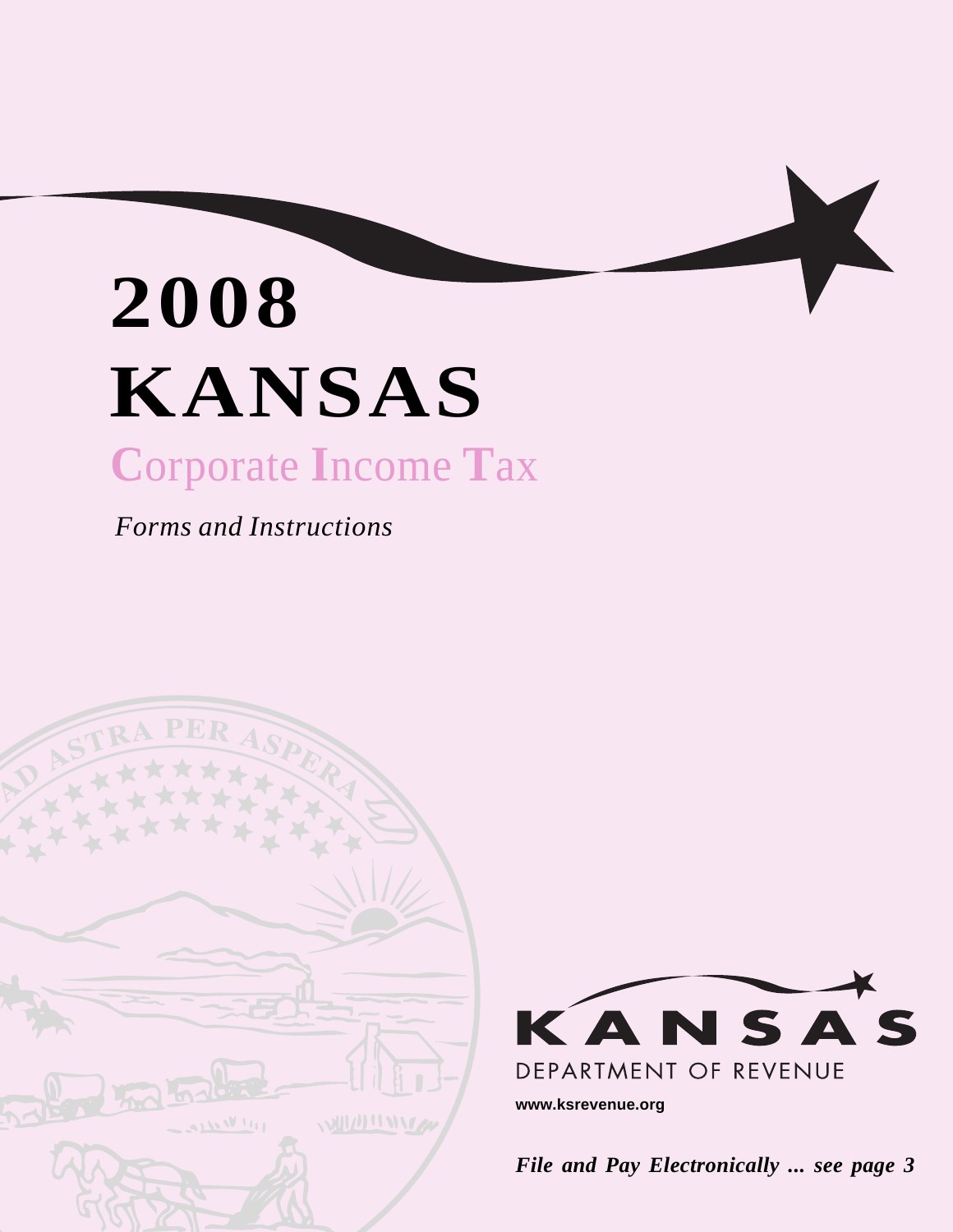# **What's New...**

The following changes are effective for this tax year:

- **SALE OF BUSINESS ASSETS SALES FACTOR.**  For all tax years beginning after December 31, 2007 in the case of sales of intangible business assets, only the net gains from the sale shall be included in the sales factor. For more information, see page 21.
- **"BUSINESS INCOME" DEFINED.** For all tax years beginning after December 31, 2007, both the "Transactional Test" and the "Functional Test" will be applied in determining whether income is taxable to Kansas as "business income." For additional information, see page 6.
- **CORPORATE SURTAX RATE DECREASED.** For tax year 2008, the surtax rate is 3.1% (decreased from 3.35%) on income in excess of \$50,000. The rate decreases to 3.05% in tax years 2009 and 2010. For 2011, and all tax years thereafter, the surtax rate is 3%.
- **NEW LINE FOR EXTENSION PAYMENTS.** A new line has been added to Form K-120 to report any payments made with your request for an extension of time to file.
- **NEW CREDITS –HIGHER EDUCATION DEFERRED MAINTENANCE.** There are two credits. One is a refundable credit equal to 60% of the amount contributed to a Kansas Community College or a Kansas Technical College. The other is a nonrefundable credit equal to 50% of the amount contributed to one of the Kansas Regent Universities or Washburn University. K-120 filers **must file** their returns **electronically** (e-File or WebFile) **to claim these credits**. The credit amount will be computed in the electronic return preparation process. See page 3 for electronic filing instructions.
- **NEW CREDIT DECLARED DISASTER CAPITAL INVESTMENT (BUSINESS FACILITIES).** Credit is 10% of the qualifying capital investment in a business facility located in one of the following cities (or within 1 mile thereof): Chanute, Coffeyville, Erie, Fredonia, Greensburg, Independence, Iola, Neodesha or Osawatomie. There is a limitation of \$100,000 in credits per taxpayer. See Schedule K-87.
- **INTEREST RATE CHANGE.** For calendar year 2009, interest will be assessed at 6% per annum (.5% per month or fraction thereof). Penalty for late payment of income tax remains at 1% per month or fraction thereof, capped at 24%.

### **WHAT'S IN THIS TAX BOOKLET?**

|                                             | 2   |
|---------------------------------------------|-----|
|                                             | 2   |
| Electronic Filing & Payment Options         | 3   |
|                                             | 4   |
| Specific Line Instructions for              |     |
|                                             |     |
|                                             |     |
| Specific Line Instructions for              |     |
| Specific Line Instructions for Form K-120AS | -20 |
|                                             |     |
|                                             |     |
|                                             |     |
|                                             |     |
| Taxpayer Assistance  Back Cover             |     |

### **TIPS TO IMPROVE THE PROCESSING OF YOUR PAPER RETURN**

Your Kansas return will be *imaged* on our computers, enabling us to process your return faster and with fewer errors. For our system to work, it is important that you use care in completing your return.

- • **Do not staple or** otherwise **attach** pages of the return, payment voucher or check together. Enclose them loosely in the envelope.
- Use only black or dark blue ink and write legibly. Send the original copy – **not a photocopy –** to KDOR (Kansas Department of Revenue).
- If you are sending a payment with your return, complete Form K-120V, Kansas Corporate Income Tax Payment Voucher, included in this booklet.
- Your employer ID number (EIN) is part of your Kansas tax account number. To ensure proper credit to your account, include your EIN on your return.
- **•** If you use a software package to produce your return, be sure it is approved by KDOR. Visit our web site at www.ksrevenue.org for a list of approved software vendors.
- • If you are **reproducing your own forms**, contact KDOR for information on the approval process.
- Only certain pages of your federal return are required to be enclosed with your Kansas return. See *Copy of Federal Return*, page 5.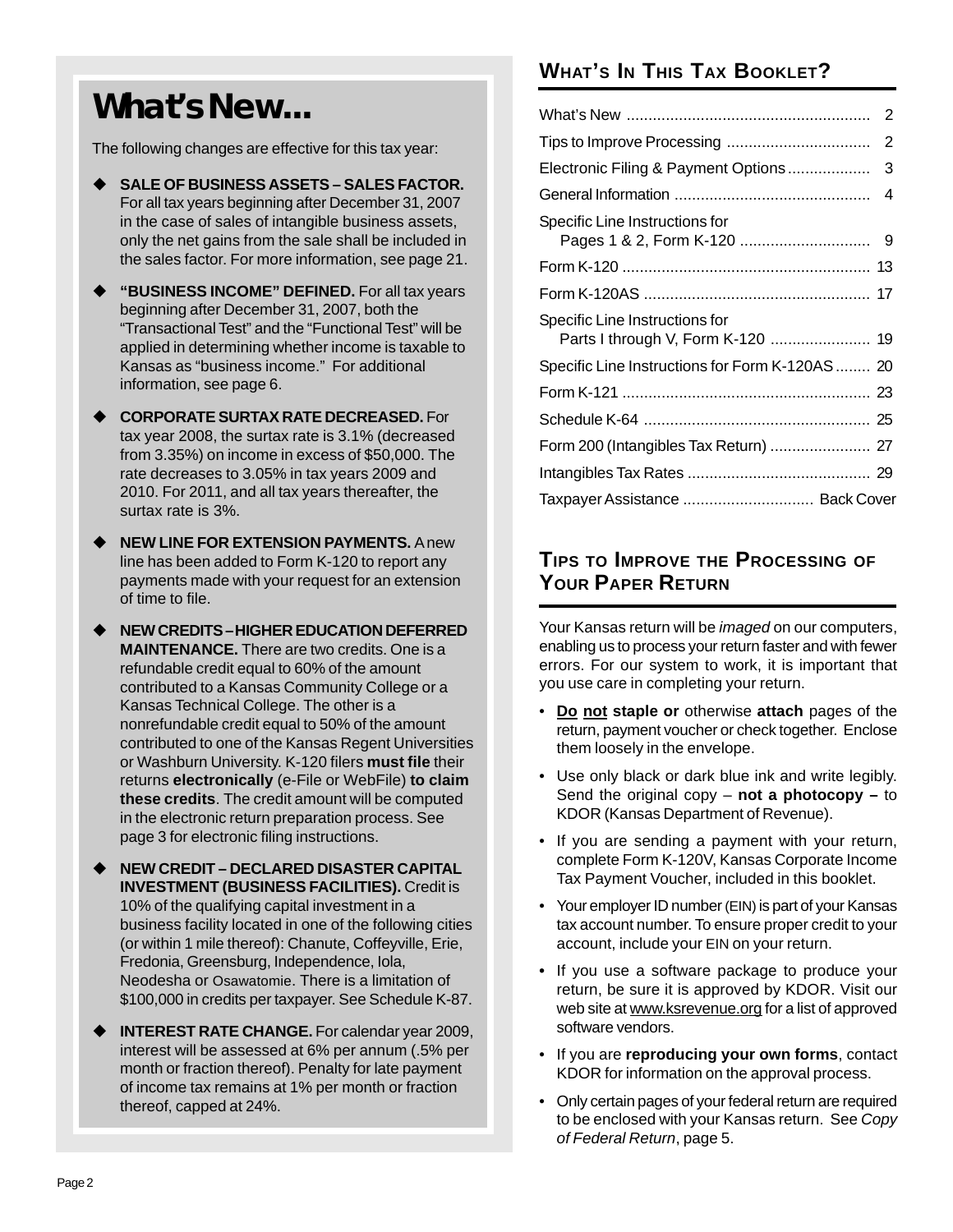

IRS e-File is a way to **file your return**  electronically to the IRS and KDOR using an authorized IRS e-File provider. You can also e-File using KDOR approved commercial tax filing web sites or software products. Electronic filing is quick and easy and you will receive confirmation that KDOR has accepted your return within 48 hours of your transmission. Visit www.webtax.org for a list of authorized IRS e-File providers and software products.

Taxpayers who owe Kansas Corporate Income Tax and who file using IRS e-File can pay their balance due at the time of electronic filing. Simply follow the instructions provided by the approved tax filing web site or software package. If you choose not to pay at the time of filing, you can pay electronically through KS Web Tax or one of the credit card payment centers.

### **KS WebTax**

Taxpayers can **pay** their Kansas Corporate income tax and estimate tax through our online business center, KS WebTax, at www.webtax.org.

KS WebTax is a secure, easy and convenient way to manage your business accounts. Businesses can make electronic payments; file sales tax, use tax, or franchise tax returns; and view online activity. KS WebTax simplifies your accounting process by having everything available in one easy-to-access location.

Visit KDOR's online business center to create an ID and password, then call 1-800-525-3901 for tax account personal identification numbers (PINs).

## **Direct Payments**

Direct payments can be made through our online business center, KS WebTax, using Electronic Funds Transfer (EFT). EFT payments are processed using the Automated Clearing House (ACH) Debit method for transfer. For more information about filing taxes online see *KS WebTax*  on this page.

Direct payments can also be made by telephone. To take advantage of this service, complete Form EF-101 and submit it to the Department of Revenue. This form can be found on our web site at www.webtax.org or by calling our electronic services staff toll-free at 1-800-525-3901. After you receive confirmation that the EF-101 has been processed, make your payment by calling the EFT Payment System toll-free at 1-877-600-5640.

### **Credit Card Payments**

Taxpayers also have the option



to pay their taxes by credit card. This service is available on-line or by phone through Official Payments Corporation, a third party vendor.

> **Official Payments Corporation**  1-800-2PAYTAX (1-800-272-9829) www.officialpayments.com

Official Payments Corporation accepts Mastercard, VISA, Discover and American Express and charges a convenience fee for their services. For rules regarding the credit card transactions and instructions for how to sign up to pay by credit card, visit the vendor's web site or call their toll-free number.



**Please visit us at www.webtax.org for the most up-to-date electronic information.**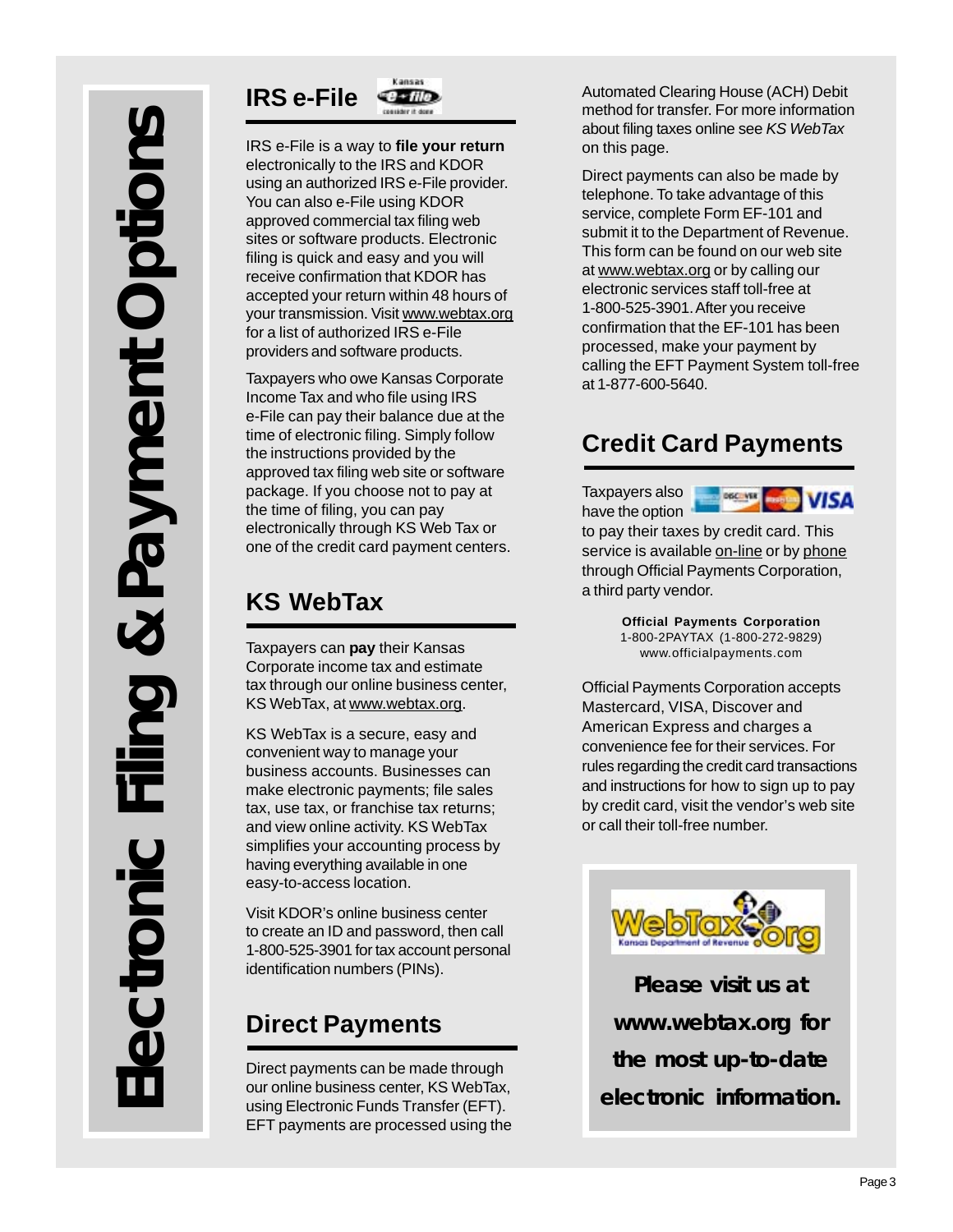### **GENERAL INFORMATION**

*If any due date falls on a Saturday, Sunday, or legal holiday, substitute the next regular workday.* 

| <b>Who Must</b><br>File a<br><b>Return</b> | A Kansas Corporation Income Tax return must be filed by all corporations doing business within<br>or deriving income from sources within Kansas who are required to file a Federal Income Tax return,<br>whether or not a tax is due.<br>Unitary Groups (for taxable years after December 31, 1990): If any member of a unitary<br>group has activity in Kansas exceeding that protected by 15 U.S.C. Section 381, all unitary group<br>members having Kansas property, payroll, or sales must file Kansas returns and pay the tax due.<br>Corporations which elect under subchapter S of the Internal Revenue Code not to be taxed as a<br>corporation must file a Kansas Partnership or S Corporation return (Form K-120S). All other<br>corporations must file on Form K-120.<br><b>Exempt Organizations:</b> Any corporation exempt from federal income tax under the provisions<br>of the Internal Revenue Code, and who files Form 990 or Form 990EZ, is exempt for Kansas income<br>tax purposes in each year in which such corporation satisfies the Internal Revenue Code requirement<br>for exemption. However, a corporation that is subject to the tax on unrelated business income by the<br>Internal Revenue Code, who files a Form 990T, is also subject to the tax on unrelated business<br>income for Kansas purposes and must file on Kansas Form K-120.<br>In addition to the corporations exempt from federal income tax, there shall also be exempt for<br>Kansas income tax purposes, insurance companies, banks, trust companies, savings and loan<br>associations, and any other organizations specifically exempt under the laws of the State of Kansas.<br>(National bank associations, banks, trust companies, and savings and loan associations are required<br>to file a Privilege Tax return, Form K-130. Insurance companies are subject to a Premium Tax.) |
|--------------------------------------------|--------------------------------------------------------------------------------------------------------------------------------------------------------------------------------------------------------------------------------------------------------------------------------------------------------------------------------------------------------------------------------------------------------------------------------------------------------------------------------------------------------------------------------------------------------------------------------------------------------------------------------------------------------------------------------------------------------------------------------------------------------------------------------------------------------------------------------------------------------------------------------------------------------------------------------------------------------------------------------------------------------------------------------------------------------------------------------------------------------------------------------------------------------------------------------------------------------------------------------------------------------------------------------------------------------------------------------------------------------------------------------------------------------------------------------------------------------------------------------------------------------------------------------------------------------------------------------------------------------------------------------------------------------------------------------------------------------------------------------------------------------------------------------------------------------------------------------------------------------------------------------------------|
| When<br>to File                            | Calendar Year: If your return is based on a calendar year, it must be filed no later than<br>April 15, 2009.<br>Fiscal Year: If your return is based on a tax year other than a calendar year, it must be filed no<br>later than the 15th day of the fourth month following the end of your tax year.<br><b>Conformity to Federal Due Dates: Kansas returns are due one (1) month after the federal due</b><br>date. If the original federal due date is not the 15th day of the third month after the close of a taxable<br>year, the corporation is required to complete item "I" in the taxpayer information section of Form K-120<br>and enclose a letter indicating the authorizing federal statute. Do not enter your extended due date.<br>Amended Returns: In general, amended returns must be filed with the Kansas Department of<br>Revenue within three (3) years of when the original return was filed. If the amended return will result<br>in a refund, the amended return must be filed within three (3) years of when the original return was<br>filed, or within two (2) years from the date the tax was paid, whichever is later.                                                                                                                                                                                                                                                                                                                                                                                                                                                                                                                                                                                                                                                                                                                                        |
| <b>Where</b><br>to File                    | Use the preaddressed envelope in this tax booklet to mail your tax return. This envelope is designed<br>for use in our automated mail-opening equipment and will expedite the processing of your return. If<br>you are expecting a refund, place an "X" in the box on the front of the envelope. If your envelope has<br>been misplaced, mail your return to the address shown on the back of Form K-120.                                                                                                                                                                                                                                                                                                                                                                                                                                                                                                                                                                                                                                                                                                                                                                                                                                                                                                                                                                                                                                                                                                                                                                                                                                                                                                                                                                                                                                                                                  |
| <b>If You Need</b><br><b>Forms</b>         | Kansas tax forms are available from our Taxpayer Assistance Center, by calling our voice mail<br>forms request line at (785) 296-4937, or from our web site at www.ksrevenue.org.<br>IMPORTANT: Due to the sensitivity of the Department's imaging equipment for tax return processing,<br>only an original preprinted form or an approved computer-generated version should be filed.                                                                                                                                                                                                                                                                                                                                                                                                                                                                                                                                                                                                                                                                                                                                                                                                                                                                                                                                                                                                                                                                                                                                                                                                                                                                                                                                                                                                                                                                                                     |
| <b>Accounting</b><br><b>Period</b>         | The taxable year for Kansas is the same as the taxable year for federal income tax purposes. If<br>your taxable year changes, or the method of your accounting is changed for federal income tax<br>purposes, then the taxable year and method of accounting shall be similarly changed for Kansas<br>income tax purposes.                                                                                                                                                                                                                                                                                                                                                                                                                                                                                                                                                                                                                                                                                                                                                                                                                                                                                                                                                                                                                                                                                                                                                                                                                                                                                                                                                                                                                                                                                                                                                                 |
| <b>Confidential</b><br><b>Information</b>  | Income tax information disclosed to the Kansas Department of Revenue, either on returns or<br>through department investigation, is held in strict confidence by law. The Kansas Department of<br>Revenue, Internal Revenue Service and the Multi-state Tax Commission and several other states<br>have an agreement under which some tax information is exchanged. This is to verify the accuracy<br>and consistency of information reported on federal and Kansas tax returns.                                                                                                                                                                                                                                                                                                                                                                                                                                                                                                                                                                                                                                                                                                                                                                                                                                                                                                                                                                                                                                                                                                                                                                                                                                                                                                                                                                                                            |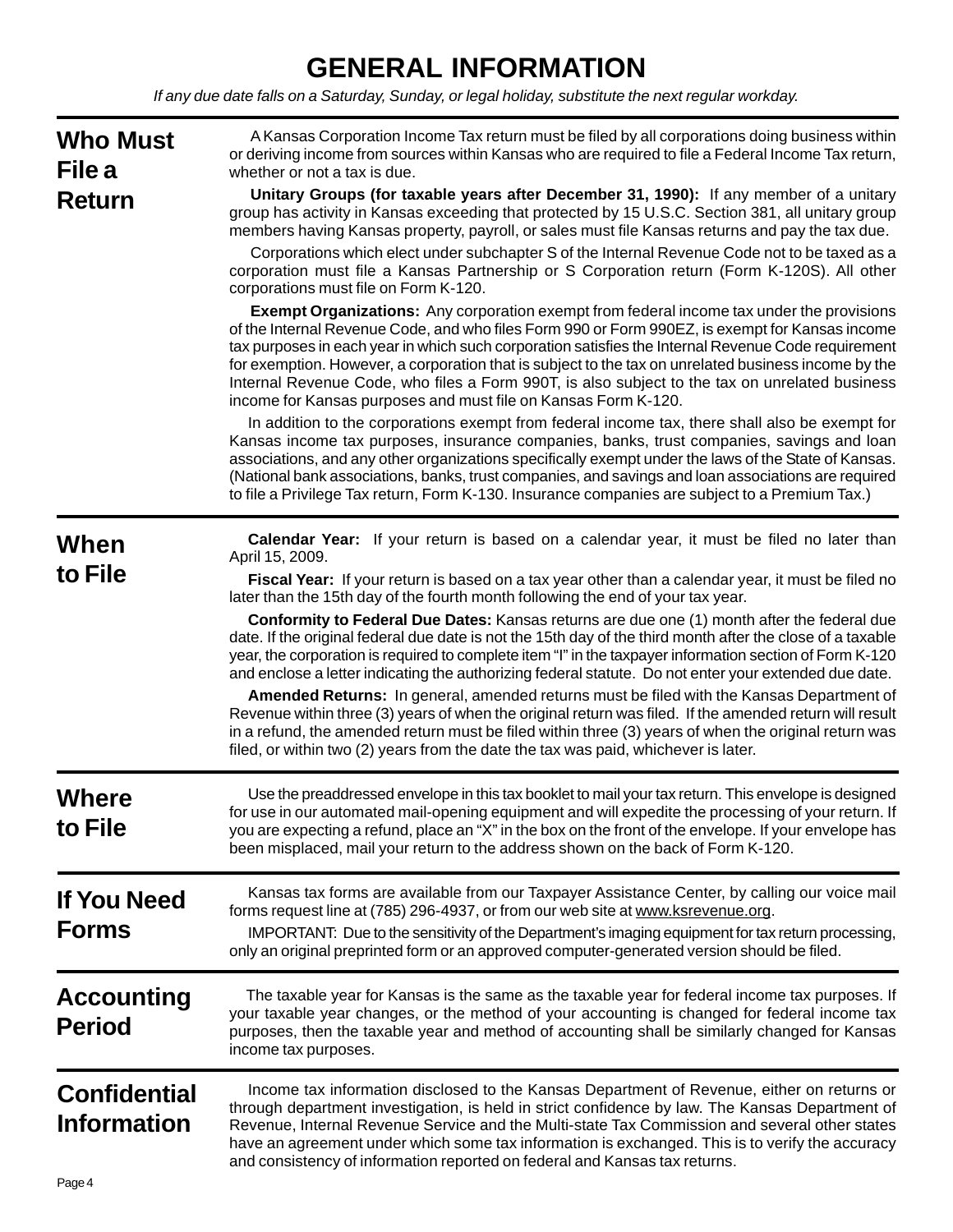| <b>Completing</b><br><b>Your Return</b>                                                                      | All applicable lines on Form K-120 and Form K-120AS must be completed. Be certain to complete<br>all boxes in the Taxpayer Information section of the return.<br>All corporations filing a combined return (single or multiple), or authorized to file using the alternative<br>or separate accounting method, must complete lines 1 through 18 using the total combined income<br>column from Schedule K-121.<br>Nonbusiness Income Claimed: Any taxpayer that claims nonbusiness income on the Kansas<br>return is required to clearly demonstrate that the transaction or activity which gave rise to the income<br>was unusual in nature and infrequent in occurrence or that the income was earned in the course of<br>activities unrelated to the taxpayer's regular business operations in Kansas. The taxpayer must also<br>submit a schedule as required by line 12 of the Specific Line Instructions for Form K-120. If the<br>taxpayer does not demonstrate that the income is nonbusiness and does not submit the required<br>schedules, the income will be considered to be business income by the Kansas Department of<br>Revenue and the department will apportion that income as business income. |
|--------------------------------------------------------------------------------------------------------------|-------------------------------------------------------------------------------------------------------------------------------------------------------------------------------------------------------------------------------------------------------------------------------------------------------------------------------------------------------------------------------------------------------------------------------------------------------------------------------------------------------------------------------------------------------------------------------------------------------------------------------------------------------------------------------------------------------------------------------------------------------------------------------------------------------------------------------------------------------------------------------------------------------------------------------------------------------------------------------------------------------------------------------------------------------------------------------------------------------------------------------------------------------------------------------------------------------------------|
| <b>Extension of</b><br><b>Time to File</b><br>An extension of time<br>to file is not an<br>extension to pay. | If you are unable to complete your Corporate Income Tax return by the filing deadline, you may<br>request an extension of time to file. If you filed federal form 7004 with the Internal Revenue Service for<br>an extension of time, enclose a copy of that form with your completed K-120 return to automatically<br>receive a six-month extension to file your Kansas return. Kansas does not have a separate extension<br>request form. If you are entitled to a refund, an extension is not required to file the return after the<br>original due date.<br>To pay the balance due for an extension, use the Kansas payment voucher (K-120V) located in<br>this booklet and check the box indicating an extension payment. If you do not pay the tax due (may<br>be estimated) by the original due date, you will owe interest and may also be charged a penalty on<br>any balance due.                                                                                                                                                                                                                                                                                                                       |
| Copy of<br><b>Federal</b><br><b>Return</b>                                                                   | You must enclose with Form K-120 a copy of the following federal return pages as filed with the<br>Internal Revenue Service:<br>Pages 1 through 4 of the federal return or consolidated federal return, whichever is applicable,<br>as filed with the Internal Revenue Service. If the return is a consolidated return, you must<br>enclose a company-by-company spreadsheet of income and expense to total the consolidated<br>federal taxable income and a company-by-company spreadsheet of the consolidated balance<br>sheet including Schedules M-1 and M-2.<br>Federal schedules to support any Kansas modifications claimed on page 1, Form K-120.<br>Federal Forms 851, 1118, and 5471, as applicable.<br>Do not enclose copies of proforma returns. The Kansas Department of Revenue reserves the<br>right to request additional information as necessary.                                                                                                                                                                                                                                                                                                                                               |
| <b>Estimated</b><br>Tax                                                                                      | Every corporation shall pay estimated tax for the taxable year if its Kansas income tax liability<br>can reasonably be expected to exceed \$500. Any corporation which began business in Kansas<br>during this tax year is not required to pay estimated tax and no underpayment of estimated tax<br>penalty will be imposed for this initial year. NOTE: Current year estimated payments can not be<br>used to off-set prior year tax liabilities - see K.A.R. 92-11-22(c).<br>See the back cover of this booklet for information on obtaining forms and instructions for Corporate<br>Estimated Tax (Form K-120ES). Tired of paper and postage? Use EFT, see page 3 for details.                                                                                                                                                                                                                                                                                                                                                                                                                                                                                                                                |
| <b>Business</b><br><b>Income</b><br><b>Election</b>                                                          | A taxpayer may elect to have all income derived from the acquisition, management, use, or<br>disposition of tangible and intangible property treated as business income. The election is effective<br>and irrevocable for the taxable year of the election and the following nine taxable years. The election<br>is binding on all members of a unitary group of corporations.<br>To make this election, a corporation must file Form K-120EL with the Kansas Department of<br>Revenue within the time limits established by law.<br>A corporation not previously doing business in Kansas that intends to make this election for<br>■<br>its initial year of business must file Form K-120EL within 60 days after filing the articles of<br>incorporation or application for authority to engage in business with the Kansas Secretary of<br>State.<br>For corporations currently doing business in Kansas, the election must be filed on or before<br>■<br>the last day of the tax year immediately preceding the tax year for which the election is made.<br>Form K-120EL must be sent separately from the Corporate Income Tax return.                                                                        |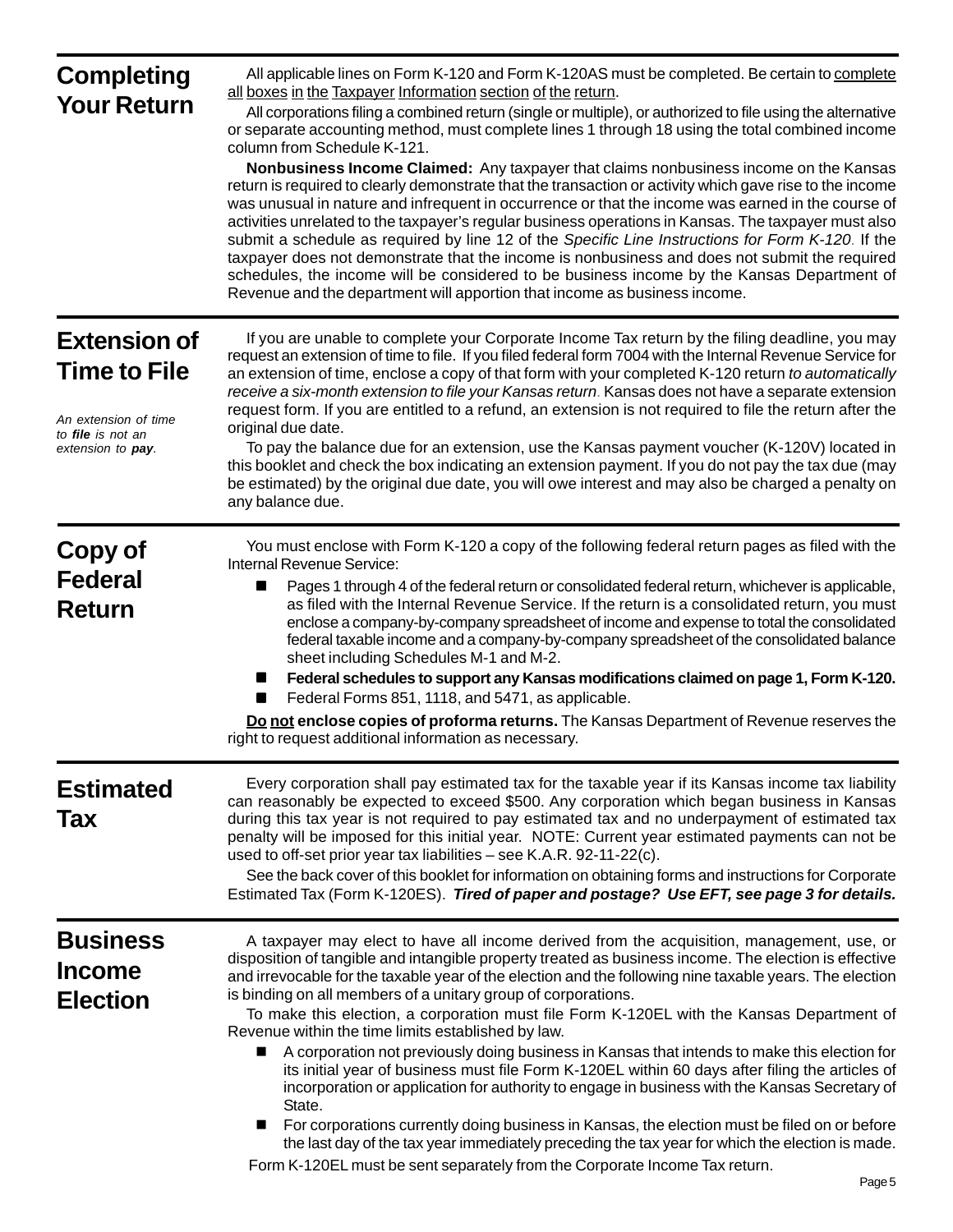### **Amending Your Return**

You must file an amended Kansas return when: 1) an error was made on your Kansas return, 2) there is a change (error or adjustment) on another state's return, 3) there is a change (error or adjustment) on your federal return. **Check the AMENDED box in the Taxpayer Information section of Form K-120 if you are amending your 2008 Kansas return**. Be sure to enclose any applicable supporting documents, such as a copy of the other state's amended return or a copy of the IRS amended return or Revenue Agent's Report or adjustment letter showing and explaining the adjustments. If additional tax is due, complete and enclose Form K-120V, marking an "X" in the "Amended Payment" box.

AMENDED FEDERAL RETURN: If you are filing an amended federal income tax return, for the same taxable year as your Kansas amended return, you must enclose a complete copy of the amended federal return and full explanations of all changes made on your amended Kansas return. If your amended federal return is adjusted or disallowed, you must provide the Kansas Department of Revenue with a copy of the adjustment or denial letter.

Pay the full amount of tax and interest due on an amended return and no penalty will be assessed. Consult the department's web site for annual interest rates.

If you did not file a Kansas return when you filed your original federal return, and the federal return has since been amended or adjusted, use the information on the amended or adjusted federal return to complete your original Kansas return. A copy of both the original and amended federal returns should be enclosed with the Kansas return along with an explanation of the changes.

FEDERAL AUDIT: Any taxpayer whose income has been adjusted by the Internal Revenue Service must file an amended return with Kansas and include a copy of the Revenue Agent's Report or adjustment letter showing and explaining the adjustments. These adjustments must be submitted within 180 days of the date the federal adjustments are paid, agreed to, or become final, whichever is earlier. Failure to notify the Kansas Department of Revenue within the 180 day period will cause the statute of limitations to remain open (the department can make adjustments for as many years back as necessary and interest and penalty computations will continue to increase).

### **Definitions**

#### **Business Income**

For tax years commencing after December 31, 2007, "business income" means: (1) Income arising from transactions and activity in the regular course of the taxpayer's trade or business; (2) income arising from transactions and activity involving tangible and intangible property or assets used in the operation of the taxpayer's trade or business; or (3) income of the taxpayer that may be apportioned to this state under the provisions of the Constitution of the United States and laws thereof, except that a taxpayer may elect that all income constitutes business income.

#### **Unitary Business**

A multistate business is unitary when the operations conducted in one state benefit or are benefited by the operations conducted in another state or states. The essential test to be applied is whether or not the operation of the portion of the business within the state is dependent upon or contributory to the operation of the business outside the state. If there is such a relationship, the business is unitary. Stated another way, the test is whether a business' various parts are interdependent and of mutual benefit so as to form one business rather than several business entities and not whether the operating experience of the parts are the same at all places.

#### **Activity Wholly Within Kansas—Single Entity**

If a particular trade or business is carried on exclusively within Kansas or if the activities outside of Kansas are such that federal Public Law 86-272 prohibits another state from imposing a tax, then the entire net income is subject to the Kansas income tax.

#### **Activity Wholly Within Kansas—Consolidated**

If two or more corporations file a Federal Income Tax return on a consolidated basis, and if each of such corporations derive all of their income and expenses from sources within Kansas, they must file a consolidated return for Kansas income tax purposes.

#### **Single Entity Apportionment Method**

Any taxpayer having income from business activity which is taxable both within and without this state, other than activity as a financial organization or the rendering of purely personal services by an individual, shall allocate and apportion net income as provided in the Uniform Division of Income for Tax Purposes Act.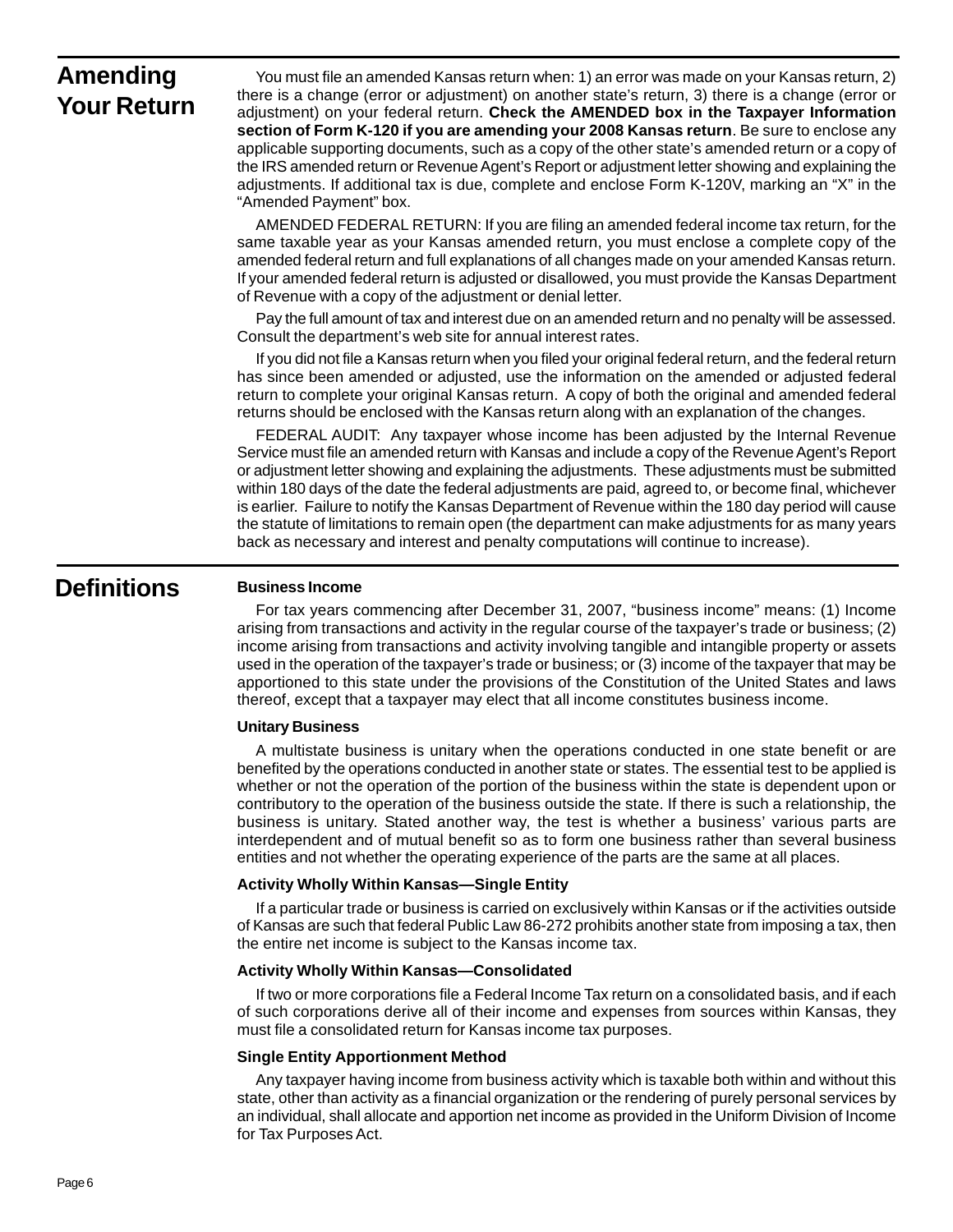### **Definitions (continued)**

#### **Combined Income Method—Single Corporate Filing**

When a group of corporations conduct a unitary business both within and outside of Kansas, the source of income shall be determined by the combined income approach. The combined income approach is the computation by formula apportionment of the business income of a unitary trade or business properly reportable to Kansas by members of a unitary group. The property, payroll, or sales factor for each member of a unitary business shall be determined by dividing the property, payroll, or sales figure for Kansas by the total property, payroll, or sales figure of the entire group. The average is multiplied by the income of the unitary group to determine the income of the company derived from sources in Kansas.

The Kansas Corporate Income Tax return filed on the combined income approach must include Schedule K-121.

 entered on line 23, Form K-120. All corporations filing a combined return (single or multiple) must Any corporation which files a consolidated return for federal purposes and a combined report for Kansas purposes must submit a copy of the consolidated federal Form 1120 and all other schedules and statements necessary to support the taxable income reported on the Kansas return. Schedule K-121 must be used to determine income of the corporation. Schedule K-121 single entity Kansas taxable income is then shown on line 19, Form K-120. The single entity tax from Schedule K-121 is complete lines 1 through 18 of Form K-120 using the total combined income column from Schedule K-121.

#### **Combined Income Method—Multiple Corporation Filing**

This method is the same as 'Combined Income Method—Single Corporation Filing' except that any corporation filing using the combined income method with more than one entity doing business in Kansas may file one Kansas return reporting the total combined income on that return and computing and paying the tax due on that return. Schedule K-121 must be used to determine the Kansas taxable income of each separate corporation. Schedule K-121 combined Kansas taxable income is then entered on line 19, Form K-120. The tax rate is then applied to the Kansas taxable income of each corporation with one surtax exemption allowed for each corporate taxpayer. The total tax due for all corporations is then shown on line 23, Form K-120. All corporations filing a combined return (single or multiple) must complete lines 1 through 18 of Form K-120 using the total combined income column from Schedule K-121.

#### **Qualified Elective Two-Factor Method**

This method may be used by any taxpayer who qualifies and elects to utilize the two-factor formula of property and sales. A qualified taxpayer is any taxpayer whose payroll factor for a taxable year exceeds 200% of the average of the property factor and the sales factor. An election must be made by including a statement with the original tax return indicating that the taxpayer elects to utilize this apportionment method. The election will be effective and irrevocable for the taxable year of the election and the following nine taxable years. The election will be binding on all members of a unitary group of corporations.

#### **Common Carrier Method**

All business income of railroads and interstate motor carriers of persons or property for-hire shall be apportioned to this state on the basis of mileage. For railroads, multiply the business income by a fraction, the numerator of which is the freight car miles in this state and the denominator of which is the freight car miles everywhere. For interstate motor carriers, multiply the business income by a fraction, the numerator of which is the total number of miles operated in this state and the denominator of which is the total number of miles operated everywhere.

If a unitary group of corporations consists of one or more corporations engaged in railroad or interstate motor carrier operations, including the interstate transport of persons or property for hire by rail or motor carrier, and one or more corporations not engaged in railroad or interstate motor carrier operations, the following method shall be used to determine the apportionable income of the group members engaged in railroad or interstate motor carrier operations. (a) A three-factor formula consisting of property, payroll, and sales shall be used to divide the apportionable business income of the unitary group between each corporation engaged in railroad or interstate motor carrier operations and all other members of the unitary group. The apportionment factor numerators shall consist of the property, payroll, and sales of each corporation engaged in railroad or interstate motor carrier operations. The apportionment factor denominators shall consist of the property, payroll, and sales of the entire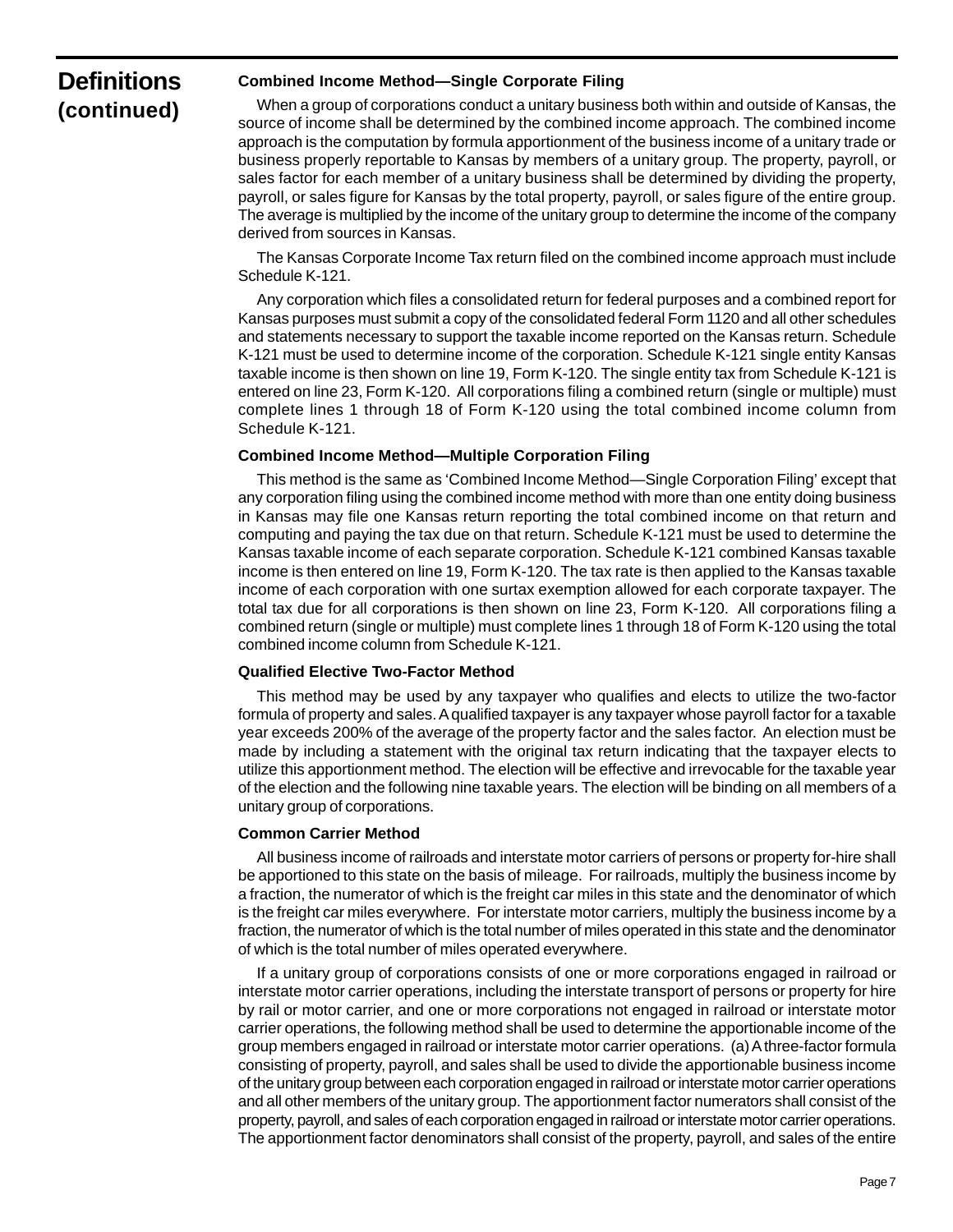### **Definitions (concluded)**

unitary group. For purposes of this subsection, the property, payroll, and sales factors shall be as defined in the uniform division of income for tax purposes act, K.S.A. 79-3271 et seq., and amendments thereto, and the regulations promulgated under this act. (b) The apportionable business income of each corporation engaged in railroad or interstate motor carrier operations shall be determined by multiplying the apportionable business income of the unitary group by the fraction computed according to subsection (a). (c) The apportionable business income of each corporation engaged in railroad or interstate motor carrier operations as determined according to subsection (b) shall then be apportioned to this state by using the single-factor mileage formula set forth in K.S.A. 79-3279(a), and amendments thereto. (d) The apportionable business income of each corporation in the unitary group that is not engaged in railroad or interstate motor carrier operations shall be determined by subtracting the amount determined in subsection (b) from the apportionable business income of the unitary group. (e) The apportionable business income of each corporation in the unitary group that is not engaged in railroad or interstate motor carrier operations, as determined in subsection (d), shall be apportioned to this state by using the applicable apportionment formula specified in K.S.A. 79-3279(b), and amendments thereto. K.A.R. 92-12-114.

#### **Alternative Accounting Method**

If the uniform allocation and apportionment provisions do not fairly represent the extent of the taxpayer's business activity in this state, the taxpayer may petition for, or the Secretary of Revenue may require, in respect to all or any part of the taxpayer's business activity, if reasonable: (a) Separate accounting; (b) the exclusion of one or more of the factors; (c) the inclusion of one or more additional factors; or (d) the employment of any other method to effect an equitable allocation and apportionment of the taxpayer's income. A copy of the letter from the Kansas Department of Revenue granting the use of an alternative method must be enclosed with the return when filed. Enter the amount determined on your separate schedule on line 19, Form K-120. All corporations filing a combined return (single or multiple), or authorized to file using the alternative or separate accounting method, must complete lines 1 through 18 using the total combined income column from Schedule K-121.

#### **Separate Accounting Method**

The separate method of reporting income to Kansas is allowable only in unusual circumstances and with the permission of the Department of Revenue where the use of the three-factor formula does not fairly represent the taxpayer's business activity. Before a taxpayer engaged in a multistate business may use the separate accounting method, the following requirements must be satisfied:

- The books and records are kept by recognized accounting standards to reflect accurately the amount of income of the multistate business which was realized in Kansas during the taxable period;
- The management functions of the business operations within Kansas are separate and distinct so that in conducting the Kansas business operations the management within Kansas did not utilize or incur centralized management services consisting of operational supervision, advertising, accounting, insurance, financing, personnel, physical facilities, technical and research, sales and servicing or purchasing during the taxable period;
- The business operations within Kansas are separate and distinct and do not contribute to or depend upon the overall operations of the company, and there are no interstate, intercompany, or interdivisional purchases, sales or transfers during the taxable period.

If all three requirements are not satisfied, the taxpayer shall determine Kansas taxable income by use of the apportionment formula.

Enter the amount determined on your separate schedule on line 19, Form K-120. All corporations filing a combined return (single or multiple), or are authorized to file using the alternative or separate accounting method, must complete lines 1 through 18 using the total combined income column from Schedule K-121.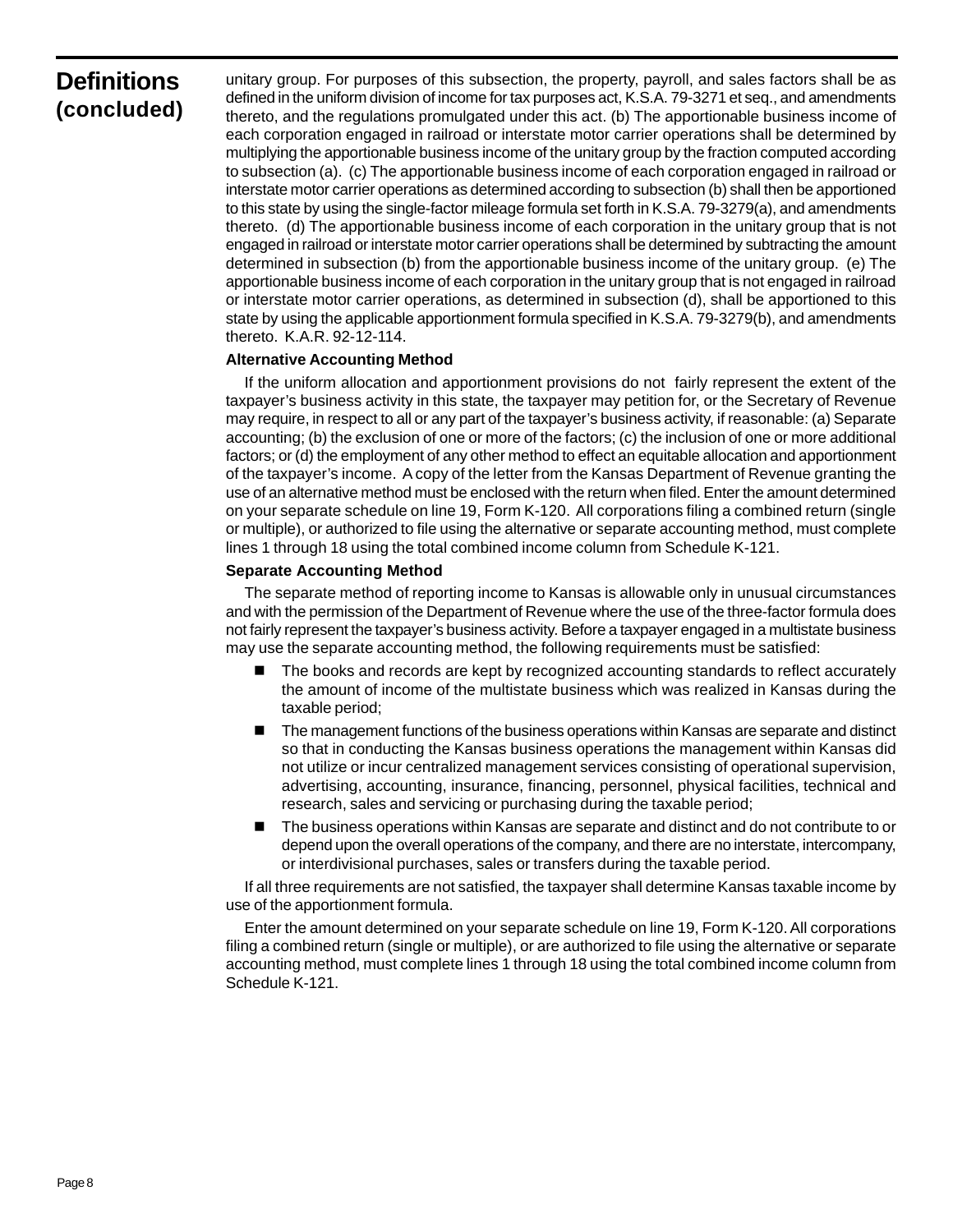#### **TAXPAYER INFORMATION**

If any "Taxpayer Information" has changed from the last original return you filed, please check the change box "J".

**Name and Address:** PRINT or TYPE the corporate name and address in the spaces provided.

**Beginning and Ending Dates:** Enter the beginning and ending dates of the corporation's tax year, even if your tax year is a calendar year.

**Final Return:** If a final return is being filed and the corporation is being liquidated, enter the discontinuation date in box "D" and enclose a copy of the federal form that states the federal code section the corporation was liquidated under.

**Information Requested in Boxes A through J:**  Complete all requested information. For item A, refer to pages 7 and 8. For Item B, input the NAICS code. For items E and F, use the standard two-letter state abbreviation.

#### **INCOME**

#### **LINE 1—FEDERAL TAXABLE INCOME**

Enter federal taxable income after net operating loss and special deductions. All corporations filing a combined return (single or multiple), or are authorized to file using the alternative or separate accounting method, must complete lines 1 through 18 using the total combined income column from Schedule K-121.

A copy of certain pages of the federal return must be enclosed in all cases. See instructions on page 5.

#### **LINE 2—TOTAL STATE AND MUNICIPAL INTEREST**

Enter interest income received, credited, or earned by you during the taxable year from any state or municipal obligations such as bonds and mutual funds. Reduce the income amount by any related expenses (such as management or trustee fees) directly incurred in purchasing these state or political subdivision obligations.

DO NOT include interest income or obligations of the state of Kansas or any Kansas political subdivision issued after December 31, 1987, or the following bonds exempted by Kansas law:

- Board of Regents Bonds for Kansas Colleges and **Universities**
- Electrical Generation Revenue Bonds
- Industrial Revenue Bonds
- Kansas Highway Bonds
- Kansas Turnpike Authority Bonds
- **Urban Renewal Bonds**

If you are a shareholder in a fund that invests in both Kansas and other states' bonds, only the Kansas bonds are exempt. Use the information provided by your fund administrator to determine the amount of taxable (non-Kansas) bond interest to enter here.

#### **LINE 3—TAXES ON OR MEASURED BY INCOME OR FEES OR PAYMENTS IN LIEU OF INCOME TAXES**

Enter the taxes on or measured by income or fees or payments in lieu of income taxes which you deducted on your federal return in arriving at your federal taxable income.

Federal environmental tax must be added back to federal taxable income to the extent it is used as a deduction in arriving at federal taxable income. **You must complete Part IV - Schedule of Taxes.** 

#### **LINE 4—FEDERAL NET OPERATING LOSS DEDUCTION**

Enter the federal net operating loss deduction that was claimed on the Federal Income Tax return for the taxable year.

#### **LINE 5—OTHER ADDITIONS TO FEDERAL TAXABLE INCOME**

Enter on line 5 any of the following which are additions to your federal taxable income:

**Learning Quest Education Savings Program.** Enter the amount of any "nonqualified withdrawal" from the Learning Quest Savings Program.

**Note:** A tax credit for the additions below may be claimed on Part I of Form K-120 (schedule required).

- **Disabled Access Credit.** The amount of any depreciation deduction or business expense deduction claimed on your federal return that was used to determine the Disabled Access Credit on Schedule K-37.
- **Small Employer Healthcare Credit.** Reduce the amount of expense deduction that is included in federal taxable income by the dollar amount of the credit claimed. Complete Schedule K-57 and enclose it with your return.
- • **Community Service Contribution Credit.** The amount of any charitable contribution claimed on your federal return used to compute the Community Service Contribution Credit on Schedule K-60.
- **Swine Facility Improvement Credit.** The amount of any costs claimed on your federal return and used as the basis for this credit on Schedule K-38.
- **Regional Foundation Contribution Credit: The amount** of any charitable contribution claimed on your federal return used to compute the Regional Foundation Credit on Schedule K-32.
- **Individual Development Account Credit.** Enter the amount of the contribution claimed to the extent the same is the basis for claiming the Individual Development Account Credit on Schedule K-68.
- **Expenditures Energy Credits.** Enter the amount of any expenditures claimed to the extent the same is claimed as the basis for any credit allowed on Credit Schedule K-73, K-77, K-78, K-79, K-80, K-81, K-82, or K-83.
- Amortization Energy Credits. Enter the amount of any amortization deduction claimed, to the extent the same is claimed on the federal income tax form for deduction, with regard to Credit Schedule K-73, K-77, K-78, K-79, K-82 or K-83 and any amount claimed in determining federal adjusted gross income on carbon dioxide recapture, sequestration or utilization machinery and equipment, or waste heat utilization system property.

#### **LINE 6—TOTAL ADDITIONS TO FEDERAL TAXABLE INCOME**

Add lines 2 through 5 and enter the result on line 6.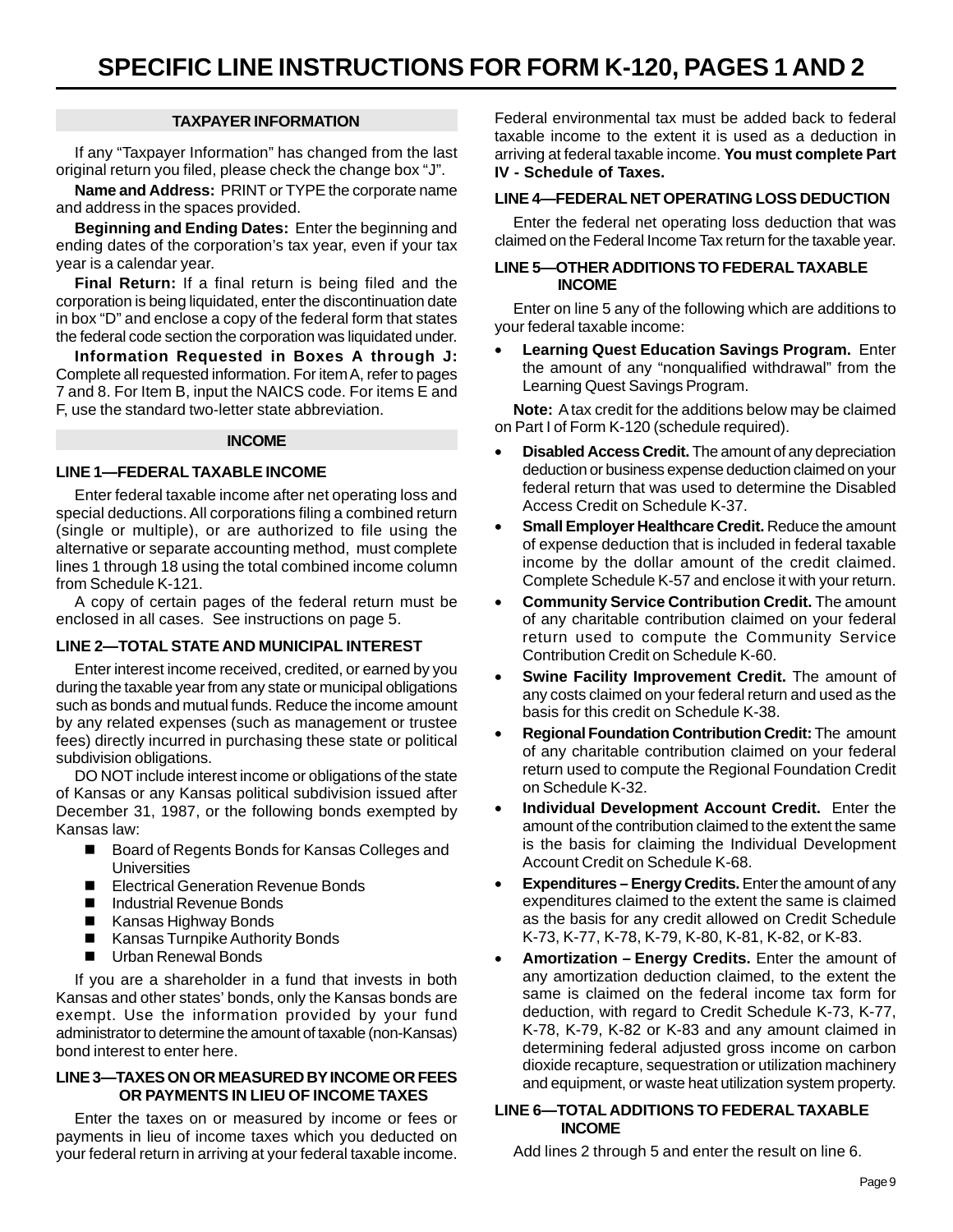#### **LINE 7—INTEREST ON U.S. GOVERNMENT OBLIGATIONS**

Enter any interest or dividend income received from obligations or securities of any authority, commission or instrumentality of the United States and its possessions that was included in your federal taxable income. This includes U.S. Savings Bonds, U.S. Treasury Bills, and the Federal Land Bank. You must reduce the interest amount by any related expenses (such as management or trustee fees) directly incurred in the purchase of these securities.

If you are a shareholder in a mutual fund that invests in both exempt and taxable federal obligations, only that portion of the distribution attributable to the exempt federal obligations may be subtracted here.

Enclose a schedule showing the name of each U.S. Government obligation interest deduction claimed.

Interest from the following are taxable to Kansas and may NOT be entered on this line:

- Federal National Mortgage Association (FNMA)
- Government National Mortgage Association (GNMA)
- Federal Home Loan Mortgage Corporation (FHLMC)

#### **LINE 8—IRC SECTION 78 AND 80% OF FOREIGN DIVIDENDS**

Enter the amount included in federal taxable income pursuant to the provisions of Section 78 of the Internal Revenue Code and 80% of dividends from corporations incorporated outside of the United States or the District of Columbia which are included in federal taxable income. Enclose a schedule to support the amount shown.

#### **LINE 9—OTHER SUBTRACTIONS FROM FEDERAL TAXABLE INCOME**

Enter on line 9, a total of the following subtractions from your federal taxable income (schedule required):

- **Refunds or Credits.** Any refund or credit for overpayment of taxes on or measured by income or fees or payments in lieu of income taxes imposed by this state, or any taxing jurisdiction, to the extent included in federal taxable income.
- **Jobs and WIN Tax Credit.** The amount of federal targeted jobs and WIN credit.
- **Kansas Venture Capital, Inc. Dividends.** Dividend income received as a result of investing in stock issued by Kansas Venture Capital, Inc.
- **Electrical Generation Revenue Bonds.** Enter the gain from the sale of Electrical Generation Revenue Bonds that was included in your federal taxable income.
- **Learning Quest Education Savings Program.** Enter the amount of contributions deposited in the Learning Quest Education Savings Program or from a qualified 529 tuition program established by another state, up to a maximum of \$3,000 per student (beneficiary).
- **Sale of Kansas Turnpike Bonds.** Enter the gain from the sale of Kansas Turnpike Bonds that was included in your federal taxable income.
- **Qualified Long-Term Care Insurance Contracts. Enter** an amount not exceeding \$800 per contract, per taxpayer, of the premium costs paid for qualified long-term care insurance contracts as defined by Public Law 104-191, section 7702B paragraph (b).

Amortization – Energy Credits. The amount of amortization deduction allowed relating to Credit Schedule K-73, K-77, K-78, K-79, K-82 or K-83, and the amount of amortization deduction allowed for carbon dioxide capture, sequestration or utilization machinery and equipment, or waste heat utilization system property. (55% of the amortization costs may be subtracted in the first year and 5% may be subtracted for each of the succeeding 9 years.)

#### **LINE 10—TOTAL SUBTRACTIONS FROM FEDERAL TAXABLE INCOME**

Add lines 7 through 9 and enter the result on line 10.

#### **LINE 11—NET INCOME BEFORE APPORTIONMENT**

Add line 1 to line 6 and subtract line 10. Enter the result on line 11.

#### **APPORTIONMENT AND ALLOCATION**

#### **LINE 12—NONBUSINESS INCOME—TOTAL COMPANY**

Enter on line 12 the total amount of nonbusiness net income everywhere that is to be directly allocated.

Any taxpayer that claims nonbusiness income on the Kansas return is required to clearly demonstrate that the transaction or activity which gave rise to the income was unusual in nature and infrequent in occurrence and tangible or intangible property or assets were not used in the operations of the taxpayer's regular trade or business. The taxpayer must also submit a schedule as required below. If the taxpayer does not demonstrate that the income is nonbusiness and does not submit the required schedule(s), the income will be considered to be business income by the Kansas Department of Revenue and the Department will apportion that income as business income.

From the items of income directly allocated, there shall be deducted the expenses related thereto. The term "expenses related thereto" as used in this paragraph means any allowable deduction or portion thereof attributable to such income and a ratable part of any other allowable deductions which cannot definitely be allocated to some item or class of income.

A schedule must be submitted with the return showing: (1) the gross income from each class of income being specifically allocated, (2) the amount of each class of related expenses together with an explanation or computations showing how amounts were arrived at, (3) the total amount of the related expense for each income class, and (4) the net income for each income class. The schedules should provide appropriate columns as set forth above for items specifically assigned to Kansas and for nonbusiness items specifically assigned outside Kansas. An explanation must also be enclosed to explain specifically why each item of income arose from unusual and infrequent transactions outside of the regular course of the corporation's trade or business.

#### **LINE 13—APPORTIONABLE BUSINESS INCOME**

Subtract line 12 from line 11. Enter the result on line 13.

#### **LINE 14—AVERAGE PERCENT TO KANSAS**

Enter the applicable percentages in spaces A, B & C. If you are qualified and utilizing the elective two-factor formula, do not enter a percentage figure in space B. Enter on line 14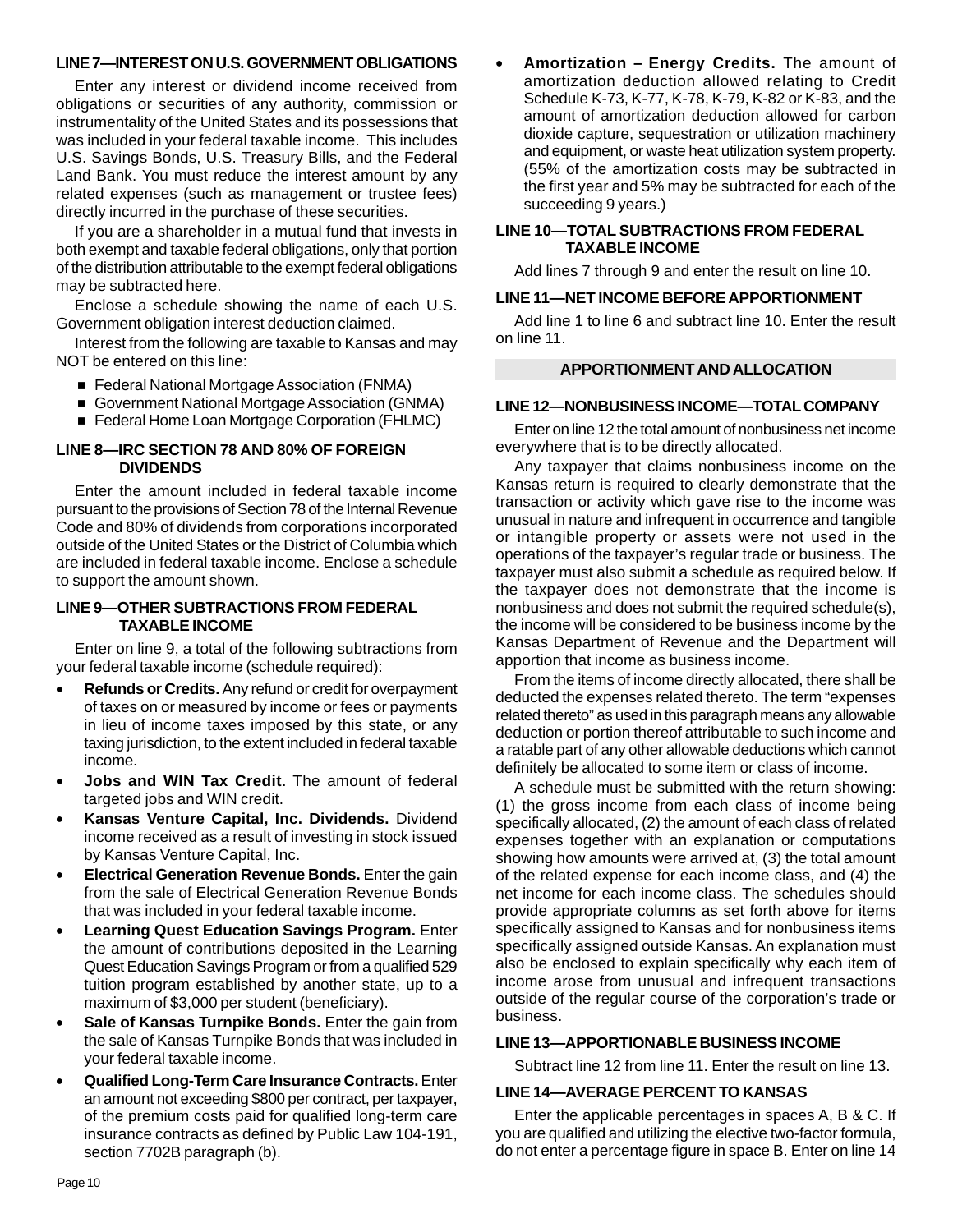the average percent from Form K-120AS, Part VI, line E *or*  K-121, Part II, line 5. NOTE: Round percentage to the fourth decimal point only. **If your business is wholly within Kansas enter 100.0000.** 

#### **LINE 15—AMOUNT TO KANSAS**

Multiply line 13 by line 14 and enter the result on line 15.

#### **LINE 16—NONBUSINESS INCOME - KANSAS**

Enter the total amount of nonbusiness net income directly allocated to Kansas. Enclose a schedule to support the amount shown.

#### **NET INCOME**

#### **LINE 17—KANSAS NET INCOME BEFORE NOL DEDUCTION**

Add lines 15 and 16 and enter the result on line 17.

#### **LINE 18—KANSAS NET OPERATING LOSS DEDUCTION**

Enter on line 18 the amount of any Kansas net operating loss carry forward to which you are entitled. This amount cannot exceed the amount on line 17. Submit a separate schedule to support the amount shown and any remaining carry over available.

#### **LINE 19—COMBINED REPORT OR ALTERNATIVE/ SEPARATE ACCOUNTING INCOME**

If you are filing a combined report (Schedule K-121) or are authorized to file using the alternative or separate accounting method, enter on line 19 the Kansas taxable income from:

- • line 19 of Schedule K-121; **OR**,
- a separate schedule prepared by you (Separate/Alternative Method of Reporting)

#### **TAXABLE INCOME**

#### **LINE 20—KANSAS TAXABLE INCOME**

Subtract line 18 from line 17 or enter the amount from line 19, whichever is applicable. If the result is a negative figure, enter zero.

#### **TAX**

*If filing Form K-121, skip lines 21 and 22 and proceed to line 23.* 

#### **LINE 21—NORMAL TAX**

Multiply the amount shown on line 20 by 4% and enter the result on line 21.

#### **LINE 22—SURTAX**

Multiply the amount shown on line 20 in excess of \$50,000 by 3.1% and enter the result on line 22.

#### **LINE 23—TOTAL TAX**

Add lines 21 and 22. Enter the result on line 23. If Schedule K-121 was used to determine income, enter the tax computed on Schedule K-121, line 22.

#### **LINE 24—TOTAL NONREFUNDABLE CREDITS**

Enter the total nonrefundable credits from line 28, Part I, of the Nonrefundable Credits section. This amount cannot exceed the amount on line 23 of K-120.

#### **LINE 25—BALANCE**

Subtract line 24 from line 23 and enter result on line 25. This amount cannot be less than zero.

#### **LINE 26—ESTIMATED TAX PAID AND AMOUNT CREDITED FORWARD**

Enter the total of all 2008 estimated tax payments you made plus any 2007 overpayment you had credited forward to 2008.

#### **LINE 27—OTHER TAX PAYMENTS**

Enter the amount paid with your extension of time to file and any withholding amounts reported on Form K-19. Enclose Form(s) K-19.

#### **LINE 28—AMOUNT PAID WITH KANSAS EXTENSION**

Enter the amount paid with your request for an extension of time to file.

#### **LINE 29—BUSINESS MACHINERY & EQUIPMENT PROPERTY TAX CREDIT**

If you have a business machinery and equipment property tax credit from Schedule K-64, enter the amount of your credit on line 29. Enclose a copy of your completed Schedule K-64 (page 25) with Form K-120.

#### **LINE 30—TOTAL OF ALL OTHER REFUNDABLE CREDITS**

Enter the total of all other refundable credits from line 39, Part I, of the Refundable Credits section. Do not include the Business Machinery and Equipment Property Tax Credit (from Schedule K-64) here.

#### **LINE 31—PAYMENT REMITTED ON ORIGINAL RETURN**

 Use this line if you are filing an amended Corporate Income Tax return for the 2008 tax year. Enter the amount of money you remitted to the Kansas Department of Revenue with your original 2008 return or any payment remitted with a previously filed 2008 amended return, including penalty and interest.

#### **LINE 32—OVERPAYMENT FROM ORIGINAL RETURN**

Use this line ONLY if you are filing an amended income tax return for the 2008 tax year. Enter the amount of overpayment shown on your original return. Since you were refunded the overpayment or it was credited forward, the amount is a subtraction entry.

#### **LINE 33—TOTAL PREPAID CREDITS**

Add lines 26 through 31 and subtract line 32. Enter the result on line 33.

#### **BALANCE DUE**

#### **LINE 34—BALANCE DUE**

If line 25 is greater than line 33, subtract line 33 from line 25 and enter the result on line 34.

#### **Late Charges**

If the amount on line 34 is not paid by the due date or if a balance due return is filed after the due date, penalty and interest are added according to the rules outlined in lines 35 and 36.

**Extension of Time to File Your Return:** Interest is due on any delinquent tax balance, even if you have been granted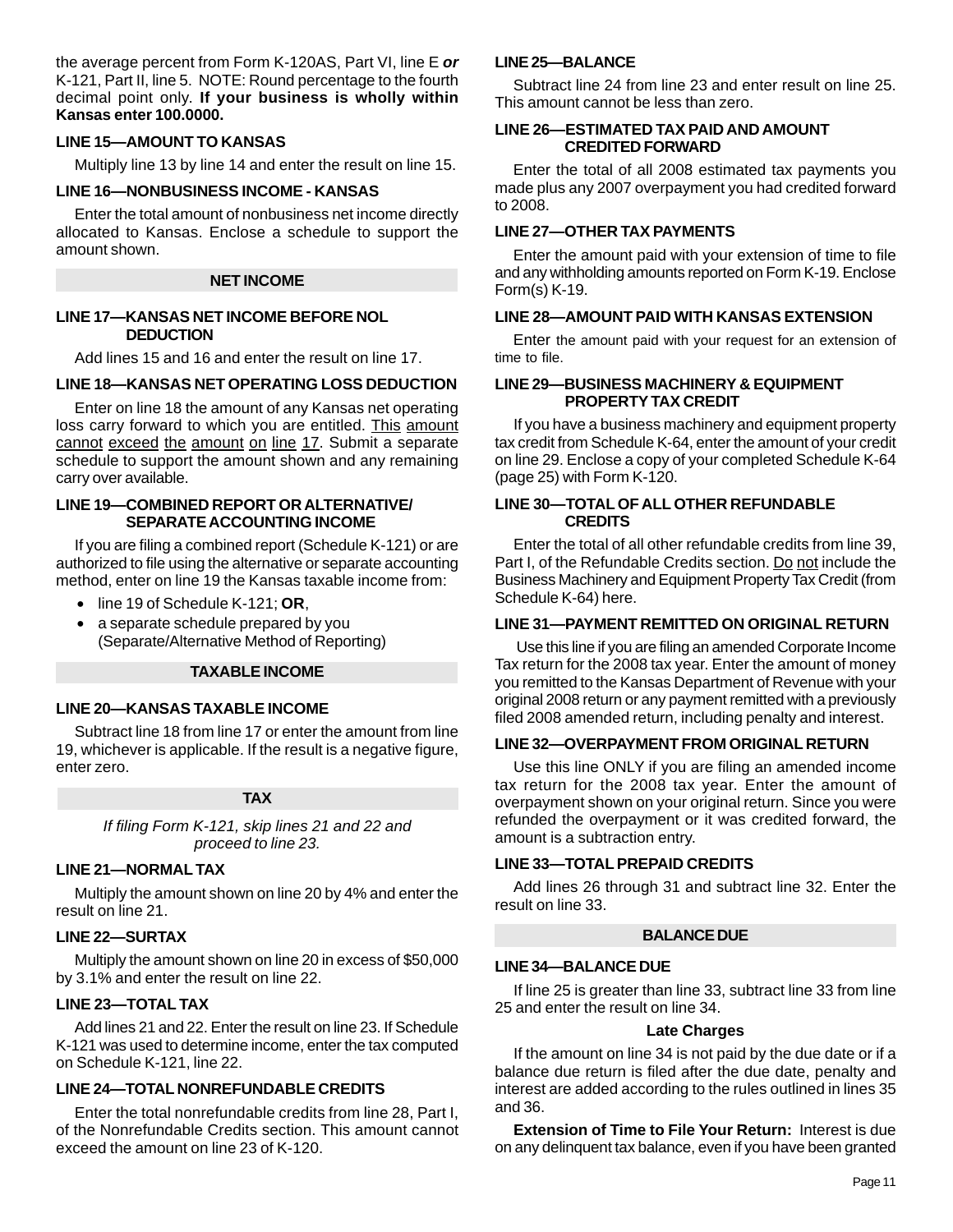an extension of time to file the return. If **90%** of your tax liability is paid on or before the original due date of your return, an automatic extension is applied and no penalty is assessed.

#### **LINE 35—INTEREST**

Effective for calendar year 2009 – if you paid your Kansas tax after the original due date, compute interest at the rate of **.5% per month** (or fraction thereof) on the balance due and enter the result on line 35.

#### **LINE 36—PENALTY**

If you paid your Kansas tax after the original due date, compute the penalty at 1% for each month (or portion thereof) the return is late or the tax is unpaid on the balance due amount, up to a maximum of 24%. Enter this amount on line 36.

#### **LINE 37—ESTIMATED TAX PENALTY**

If underpayment of estimated tax penalty is due, enter the amount from your Schedule K-220 on line 37 and enclose Schedule K-220 with the return. If you are annualizing to compute the penalty, check the box on line 37. Any corporation which began business in Kansas during this period is not required to file a declaration, and no underpayment of estimate tax penalty will be imposed.

#### **LINE 38—TOTAL TAX, INTEREST & PENALTY DUE**

Add the amount on lines 34, 35, 36 and 37 and enter the result on line 38. **Complete Form K-120V, Corporate Payment Voucher, and enclose it and your payment, with your return**. Form K-120V can be found in this tax booklet. A balance due less than \$5.00 does not need to be paid. Make check or money order payable to "Kansas Corporate Tax" and **enclose** it with your return and voucher.

**Do not** staple or otherwise attach your payment to the voucher or to your return.

 **RETURNED CHECK CHARGE:** A fee of \$30.00, plus costs for a registered letter (currently \$9.62), is charged on all returned checks.

#### **OVERPAYMENT**

#### **LINE 39—OVERPAYMENT**

If line 33 is greater than the sum of line 25 and line 37, subtract the sum of line 25 and line 37 from line 33 and enter the result on line 39.

#### **LINE 40—REFUND**

Enter on line 40 that part of line 39 you wish to be refunded. No refund will be made for amounts less than \$5.00. Before mailing, mark an "X" in the refund box on the front of the envelope.

#### **LINE 41—CREDIT FORWARD**

Enter the portion of line 39 you wish to have applied to your 2009 Kansas estimated tax (must be \$1 or more). If the amount on line 39 is less than \$5, you may carry it forward to 2009 as an additional credit even if you don't make estimated tax payments (remember to claim it on next year's return). The amount on this line cannot exceed the total of lines 26, 27 and 28.

#### **SIGNATURE AND VERIFICATION**

The return must be signed and sworn to by the president, vice-president, or other principal officer. If the return is prepared by a firm or corporation, the return should be signed in the name of the firm or corporation. Any person or persons who prepares the return for compensation must sign the return.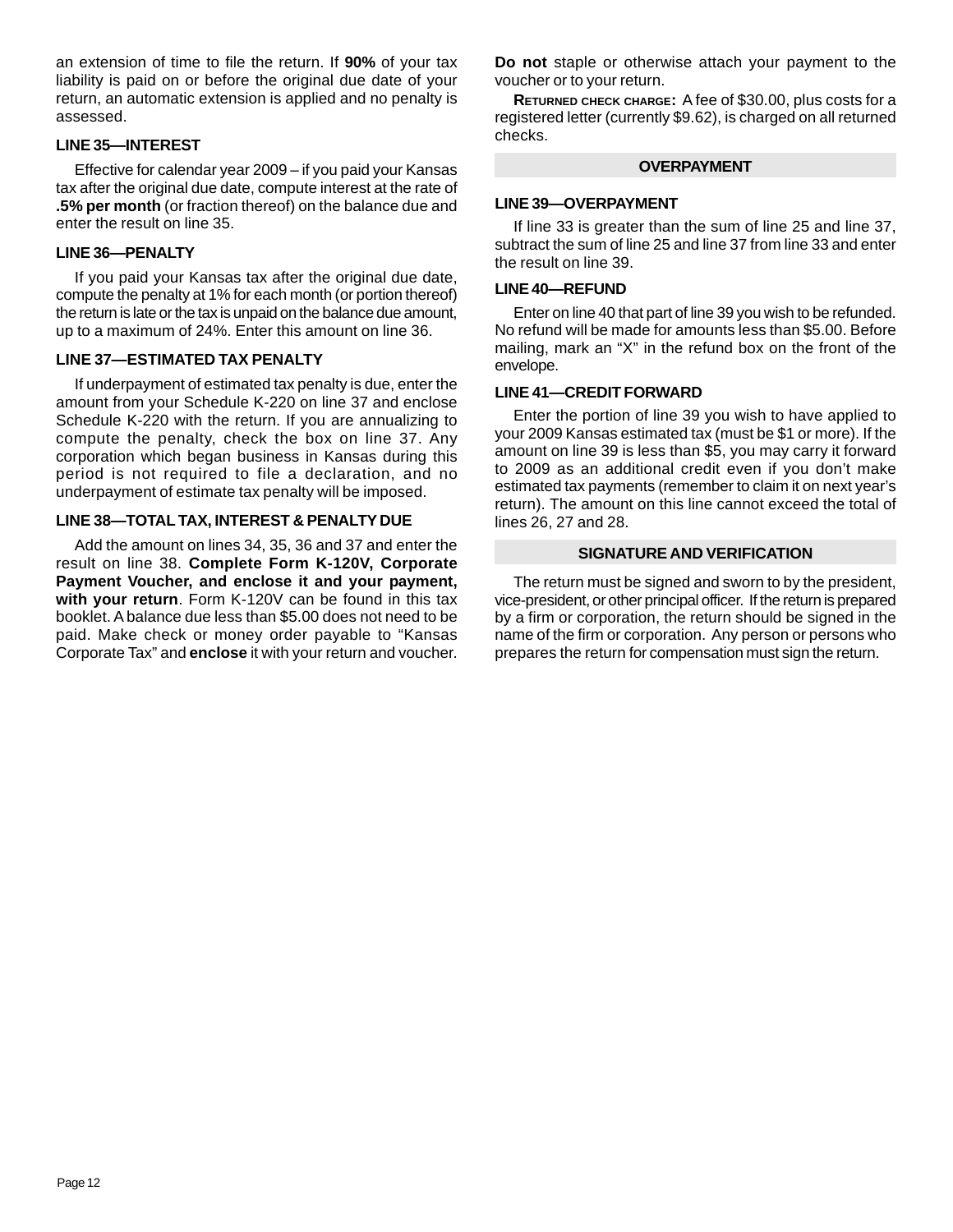# **INSERT FRONT OF K-120**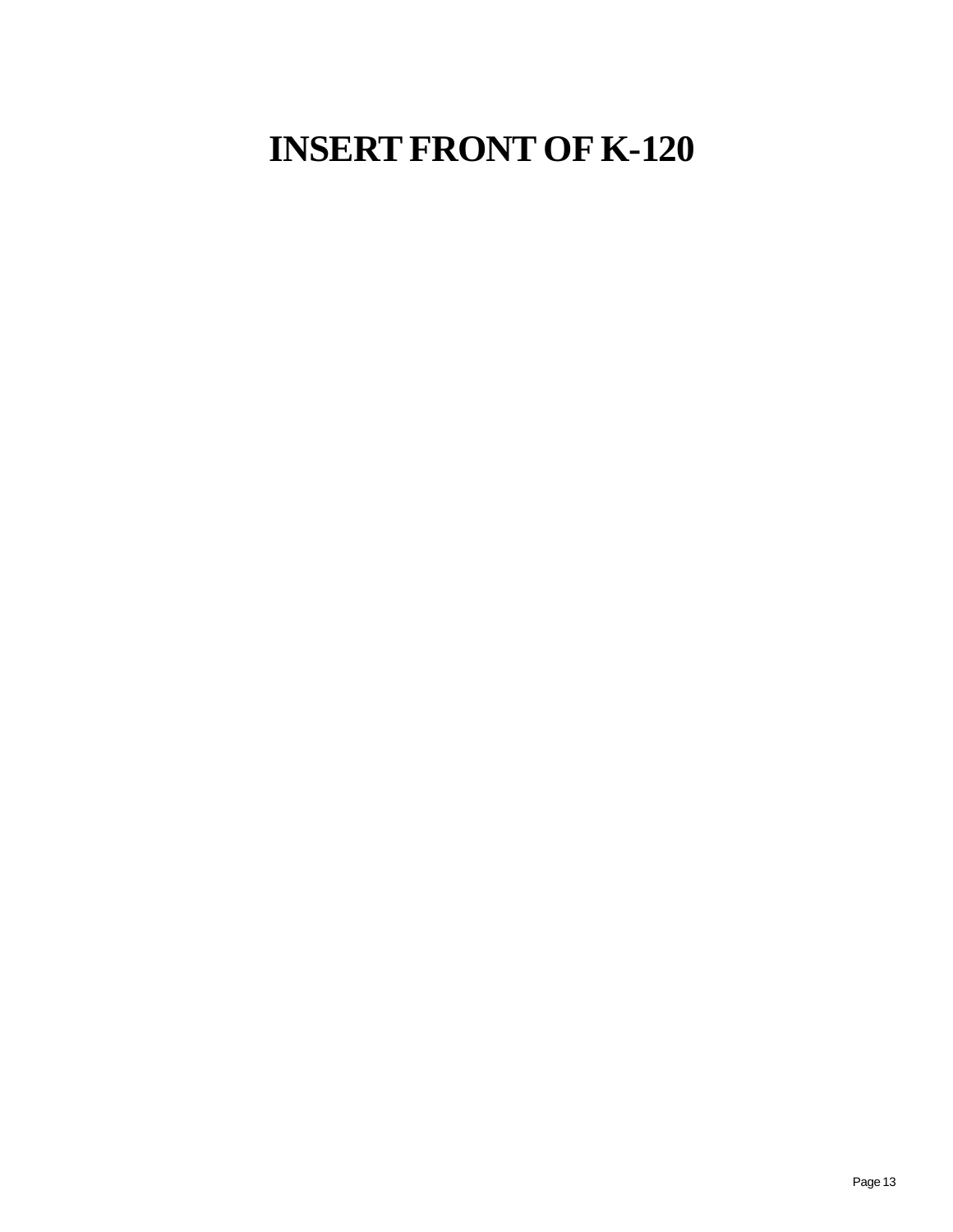# **INSERT BACK OF K-120**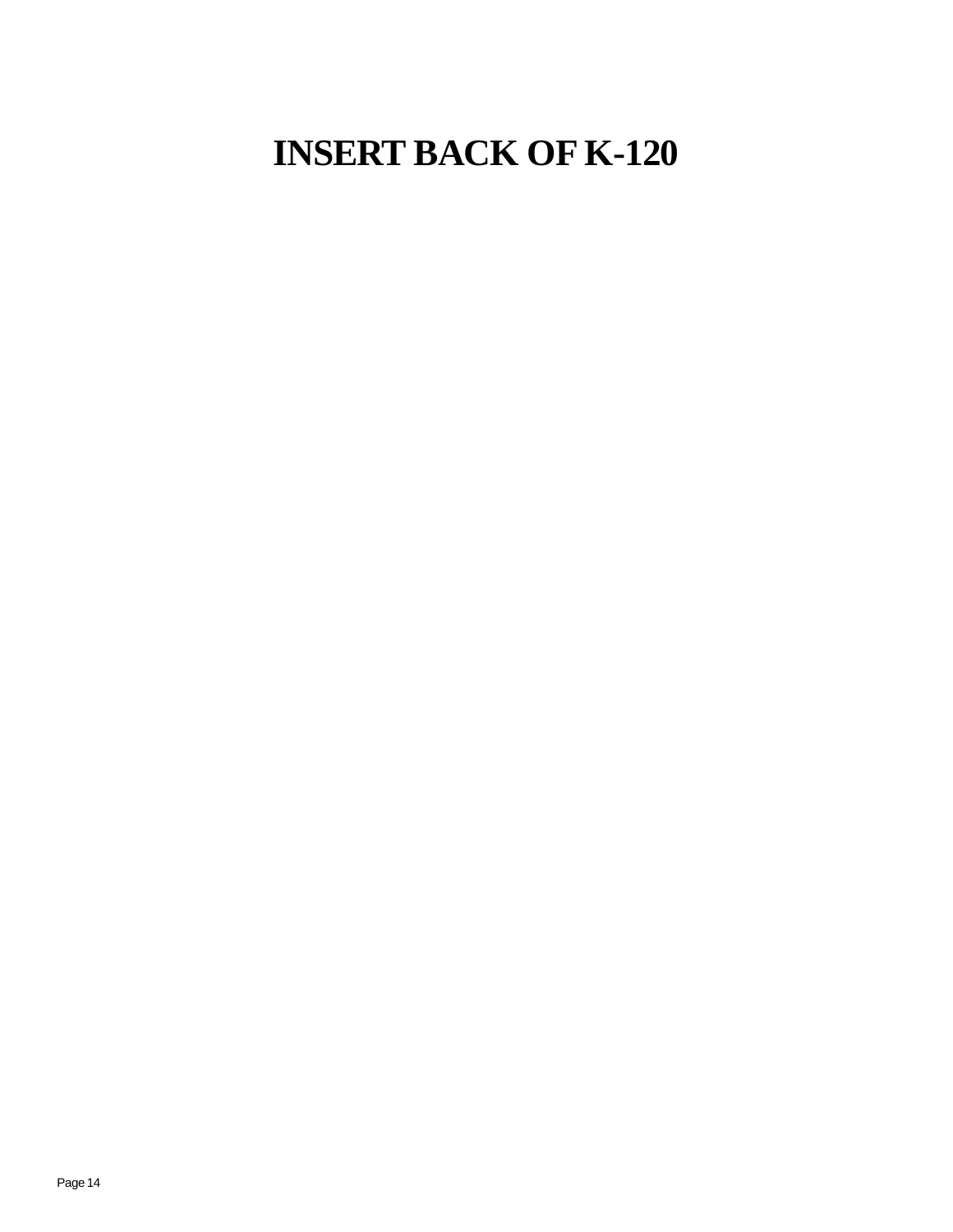# **INSERT PAGE 3 OF K-120 PART I - NONREFUNDABLE CREDITS ....**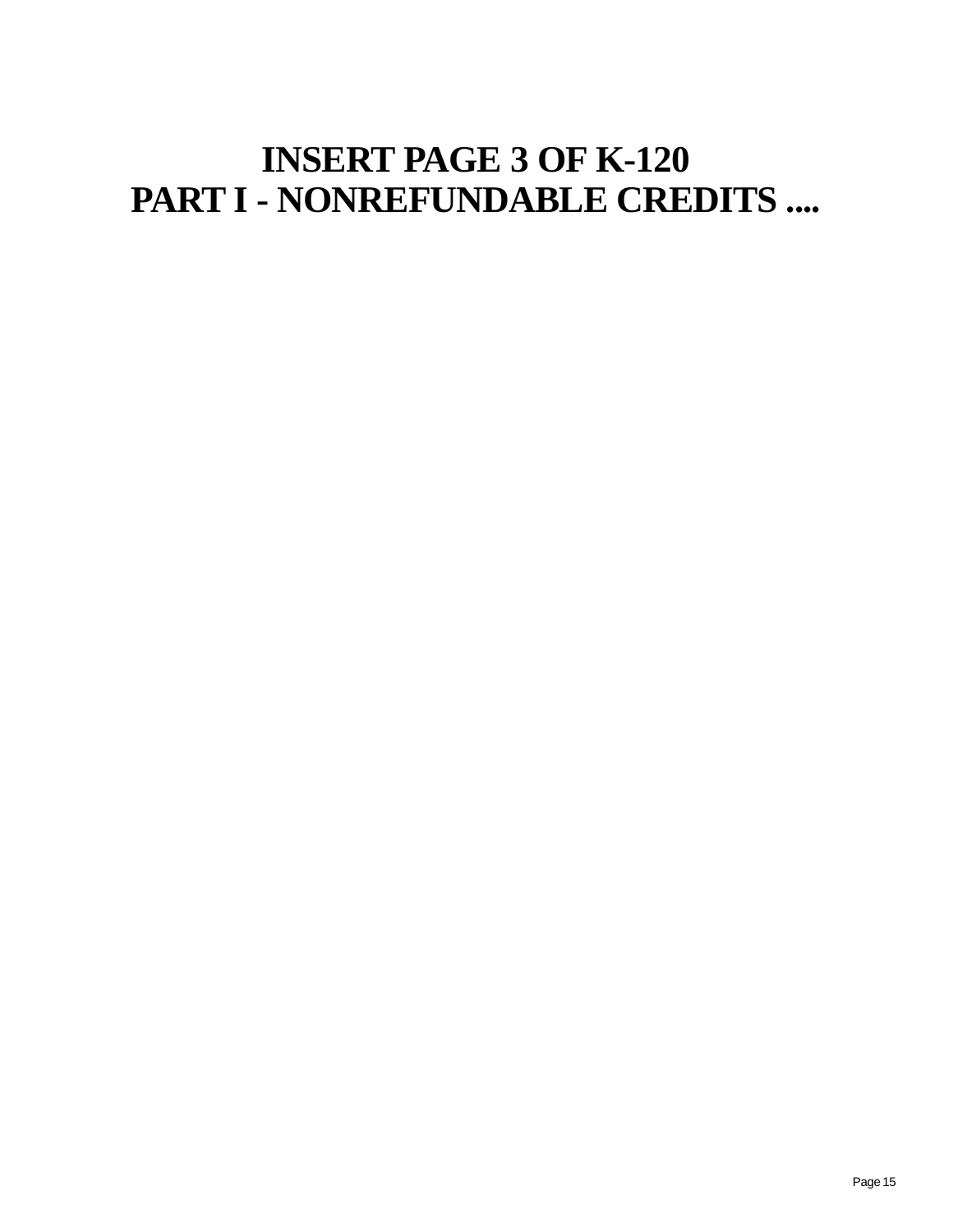# **INSERT PAGE 4 OF K-120 PART II - ADDITIONAL INFORMATION ....**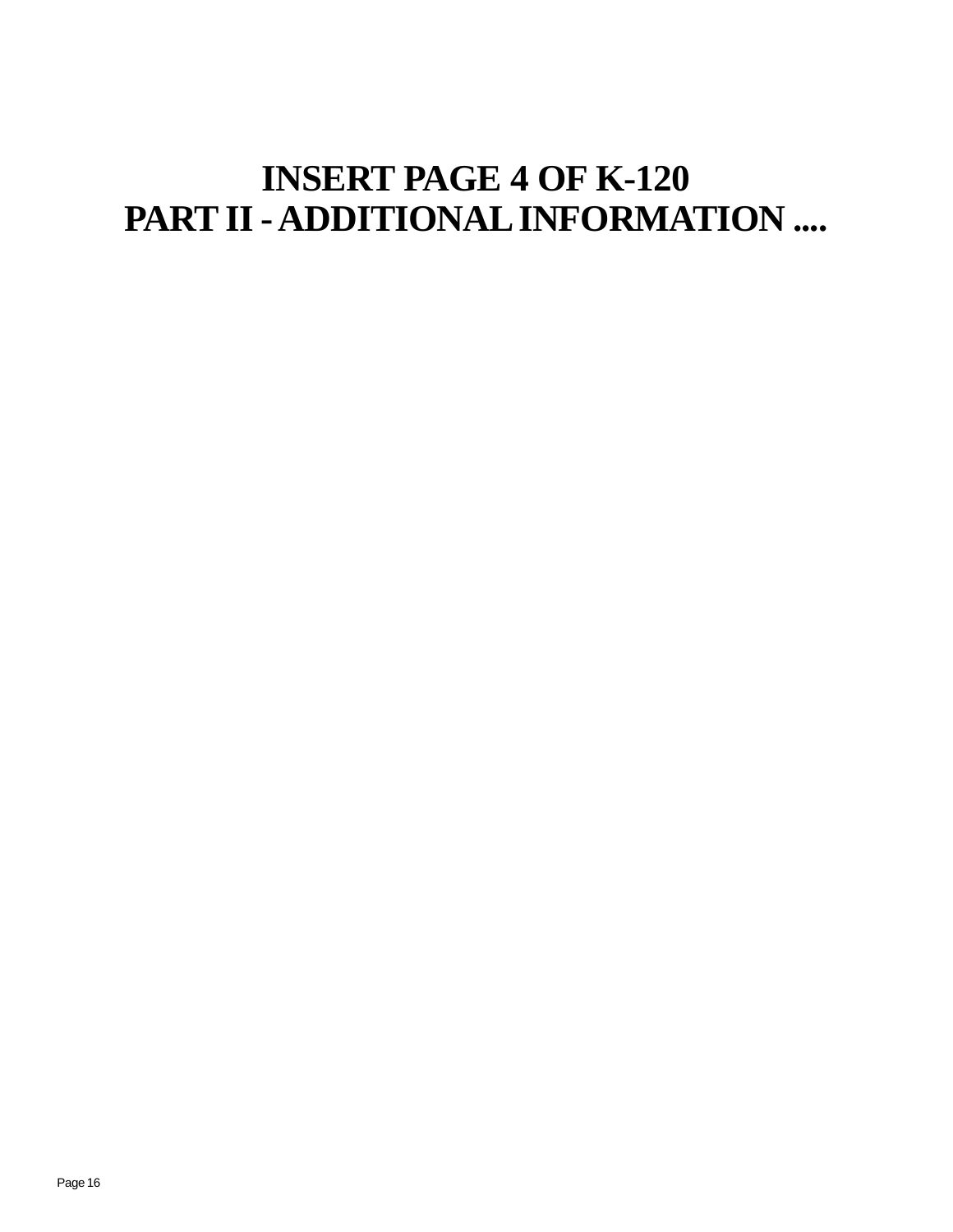# **INSERT FRONT OF K-120AS**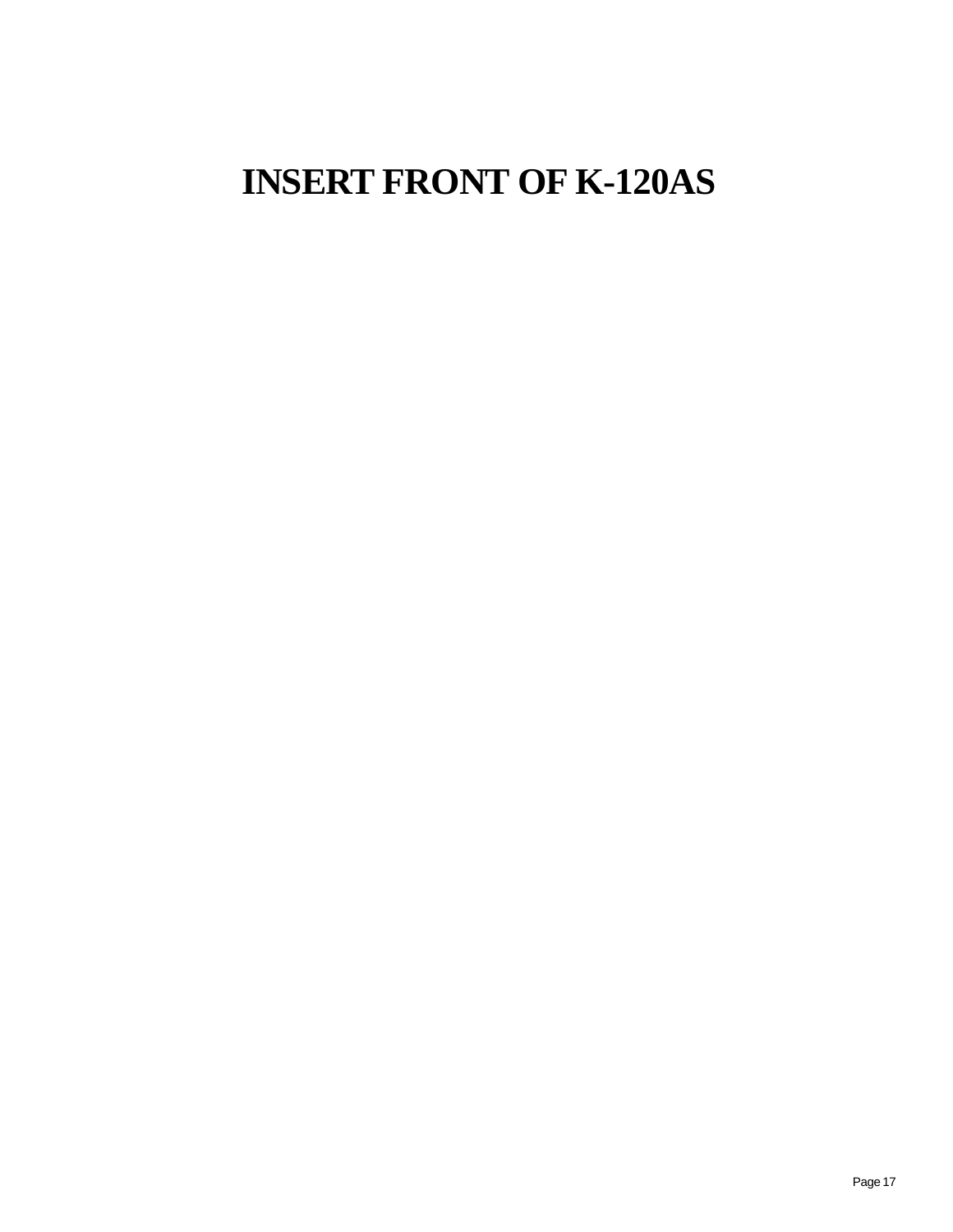# **INSERT BACK OF K-120AS**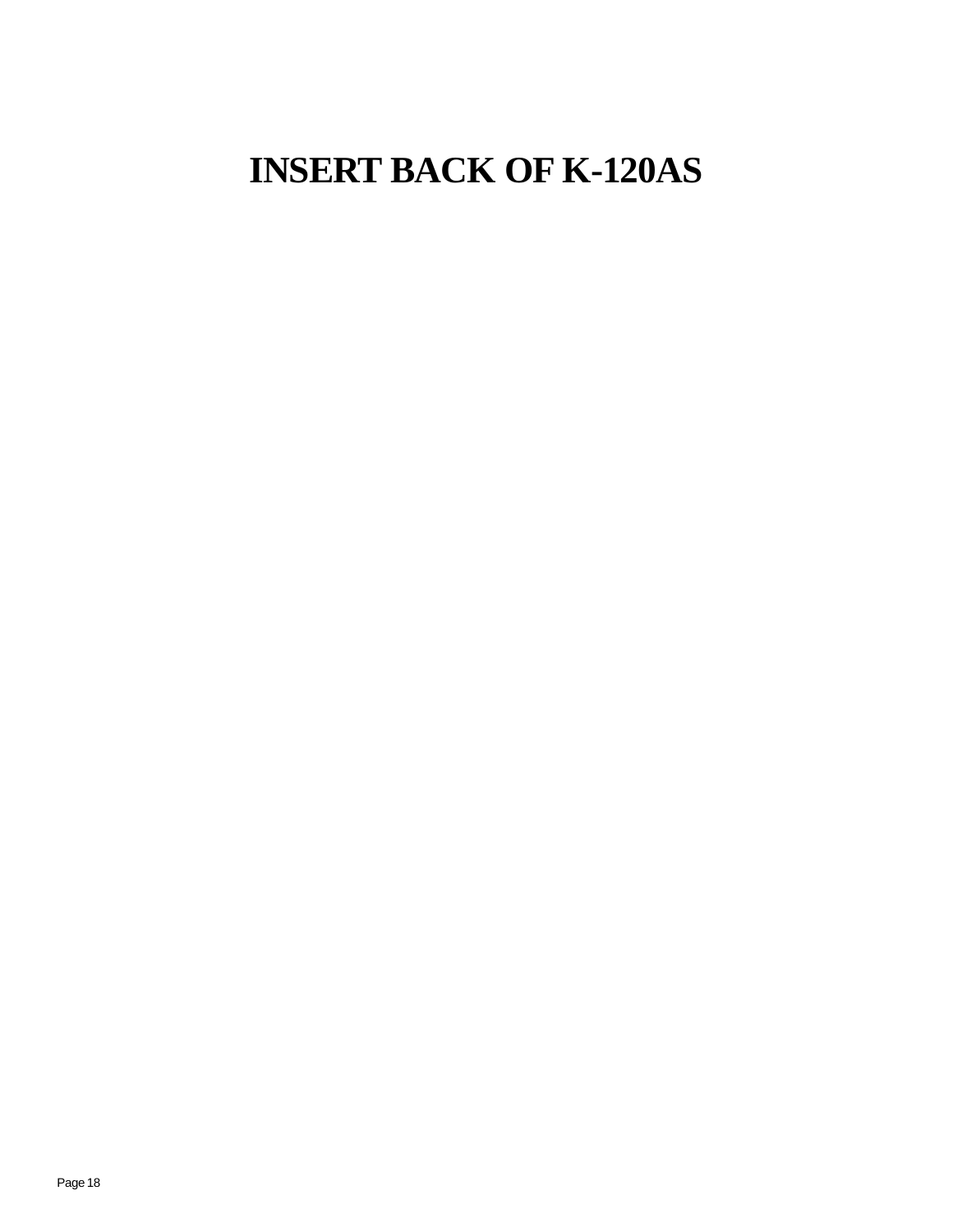#### **PART I–NONREFUNDABLE & REFUNDABLE CREDITS**

 Every corporation must complete this section when claiming a Kansas tax credit. The appropriate schedules provide specific instructions for these credits. See the back cover of this booklet for information on obtaining these schedules and instructions.

If you are eligible to claim any tax credits, complete the appropriate schedule and enclose it with your Kansas Corporate Income Tax return.

*If you are claiming the refundable Business Machinery and Equipment Credit on Schedule K-64, enter the amount of your credit on line 29 of Form K-120. DO NOT enter in Part I any portion of the credit computed on Schedule K-64.* 

#### **SCHEDULE OF NONREFUNDABLE CREDITS**

#### **LINES 1 THROUGH 27**

Enter on lines 1 through 27 any *nonrefundable* tax credits for which you are eligible. You must complete and enclose with your Form K-120 the applicable credit schedule (see list of eligible nonrefundable credits in Part I, Form K-120).

#### **LINE 28 – TOTAL NONREFUNDABLE CREDITS**

Add lines 1 through 27 and enter the total on line 28. Enter this amount on line 24 of Form K-120. Total nonrefundable credits cannot exceed your total tax on line 23 of the Form K-120



*If filing a combined return (Form K-121), the amount of nonrefundable credits for each separate entity cannot exceed that entity's tax liability.* 

#### **SCHEDULE OF REFUNDABLE CREDITS**

#### **LINES 29 THROUGH 38**

Enter on lines 29 through 38 any *refundable* tax credits for which you are eligible. You must complete and enclose with your Form K-120 the applicable credit schedule(s). See the list of eligible refundable credits in Part I of Form K-120.

#### **LINE 39 – TOTAL REFUNDABLE CREDITS**

Add amounts on lines 29 through 38 and enter the total on line 39. Enter this amount on line 30 of Form K-120.

#### **PART II—ADDITIONAL INFORMATION**

All corporations must answer all questions in Part II.

#### **PART III—AFFILIATED CORPORATIONS DOING BUSINESS IN KANSAS**

Every corporation must complete the information required in this section for every affiliated corporation which is doing business in Kansas. If additional space is needed, please enclose a schedule with your return.

#### **PART IV—SCHEDULE OF TAXES**

Every corporation must complete this section in order for the Kansas Department of Revenue to verify the amount of taxes to be added back on line 3 of the return. If taxes are included elsewhere in the federal return, you must complete a schedule and enclose it with the Kansas return.

#### **PART V—SCHEDULE OF INTEREST INCOME**

Every corporation must complete this section if they are claiming a modification for interest income on United States obligations on line 7, page 1 of Form K-120.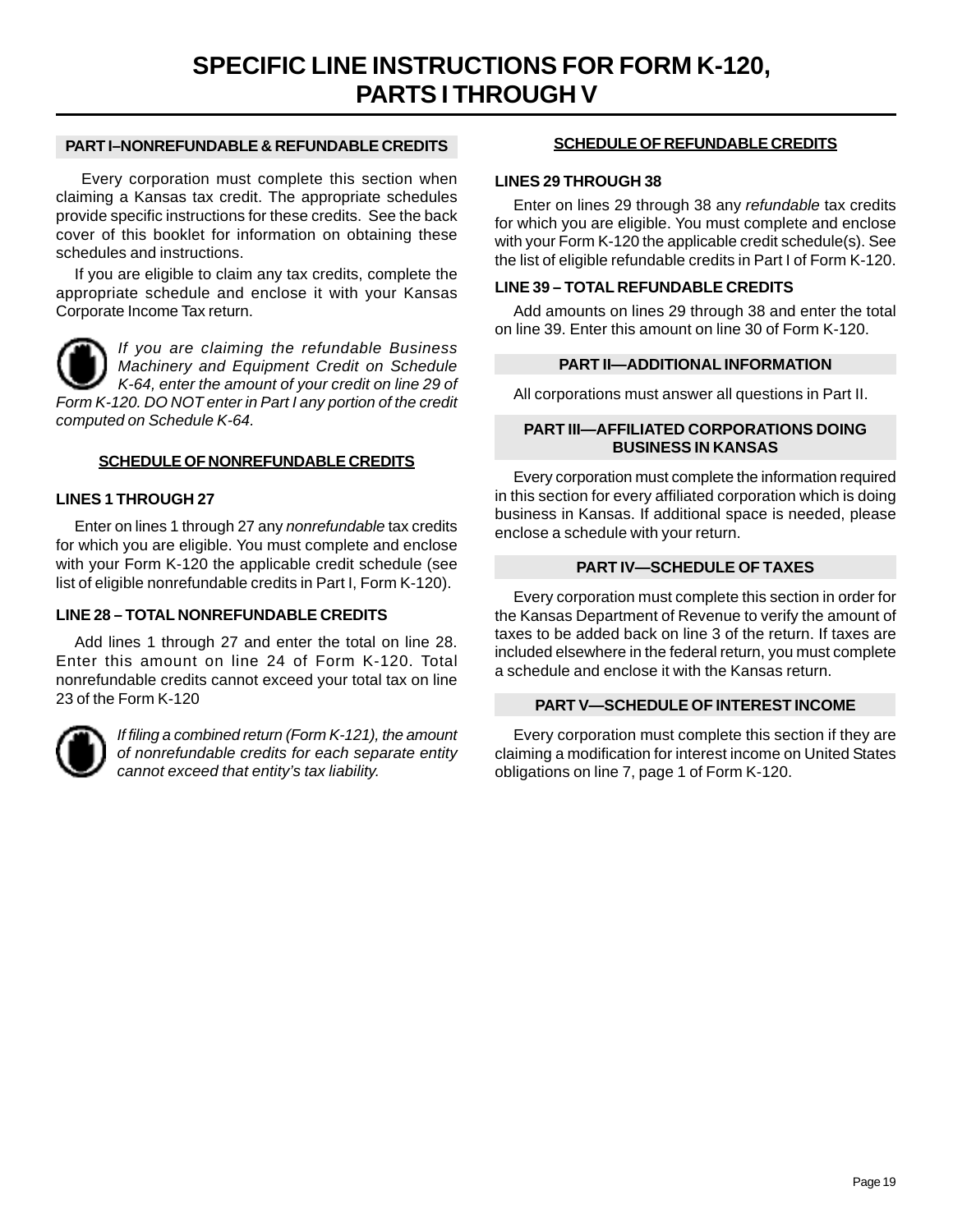You must complete and enclose Parts VI, VII, & VIII, of Form K-120AS with your Kansas return if the corporation is doing business within and outside of Kansas and utilizing the apportionment formula to determine Kansas income.

#### **PART VI—APPORTIONMENT FORMULA**

Part VI is to be used by corporations which derive income from sources both within and without Kansas for the purpose of allocating and apportioning income. All business income is apportionable to Kansas by one of the following methods:

- The majority of corporations will multiply business income by a fraction, the numerator of which is the property factor plus the payroll factor plus the sales factor, and the denominator of which is three.
- Railroads will multiply business income by a fraction, the numerator of which is the freight car miles in this state and the denominator of which is the freight car miles everywhere.
- Interstate motor carriers will multiply business income by a fraction, the numerator of which is the total number of miles operated in this state and the denominator of which is the total number of miles operated everywhere.
- A qualifying taxpayer may elect to multiply business income by a fraction, the numerator of which is the property factor plus the sales factor, and the denominator of which is two. A qualifying taxpayer is any taxpayer whose payroll factor for a taxable year exceeds 200% of the average of the property factor and the sales factor. For additional information relating to this method and to determine if you are qualified, you may review K.S.A. 79-3279. If you qualify to use this method you are required to complete, for the first year, the payroll information on Form K-120AS, Part VI, line B *or* Form K-121, Part II, Section 2.
- Single Factor Apportionment all years beginning after 12/31/01, and at the election of the taxpayer made at the time of filing of the original return, the qualifying business income of any investment funds service corporation organized as a corporation or S corporation which maintains its primary headquarters and operations or is a branch facility that employs at least 100 individuals on a full-time equivalent basis in this state and has any investment company fund shareholders residenced in this state shall be apportioned to this state as provided in this subsection, as follows:

By multiplying the investment funds service corporation's qualifying business income from administration, distribution and management services provided to each investment company by a fraction, the numerator of which shall be the average of the number of shares owned by the investment company's fund shareholders residenced in this state at the beginning of and at the end of the investment company's taxable year that ends with or within the investment funds service corporation's taxable year, and the denominator of which shall be the average of the number of shares owned by the investment company's fund shareholders everywhere at the beginning of and at the end of the investment company's taxable year that ends with or within the investment funds service corporation's taxable year.

Descriptions of each of the factors in the three-factor formula follow. The laws applicable to these factors are contained in K.S.A. 79-3280 through K.S.A. 79-3287. The applicable regulations are contained in K.A.R. 92-12-84 through K.A.R. 92-12-103. You may access these laws and regulations in the Policy Information Library at: **www.ksrevenue.org** 

**LINE A—Property Factor.** The property factor shall include all real and tangible personal property owned or rented and used during the income year to produce business income. Property used in connection with the production of nonbusiness income shall be excluded from the factor. Property shall be included in the property factor if it is actually used or is available for or capable of being used during the income year for the production of business income. Property used in the production of business income shall remain in the property factor until its permanent withdrawal is established by an identifiable event such as its sale or conversion to the production of nonbusiness income.

The numerator of the property factor shall include the average value of the taxpayer's real and tangible personal property owned and used in Kansas during the income year for the production of income, plus the value of rented real and tangible personal property so used. Property owned by the taxpayer in transit between locations of the taxpayer shall be considered to be at the destination for purposes of the property factor. Property in transit between a buyer and seller which is included by a taxpayer in the denominator of its property factor in accordance with its regular accounting practices shall be included in the numerator according to the state of destination. The value of mobile or movable property, such as construction equipment, trucks and/or leased electronic equipment which are located within and without Kansas during the income year, shall be determined for purposes of the numerator of the factor on the basis of total time within Kansas during the income year. Property owned by the taxpayer shall be valued at its original cost. As a general rule, "original cost" is deemed to be the basis of the property for federal income tax purposes at the time of acquisition by the taxpayer and adjusted by subsequent capital additions or improvements thereto and partial disposition thereof, by reason of sale, exchange, abandonment, etc. Property rented by the taxpayer is valued at eight times the net annual rental rate. As a general rule, the average value of property owned by the taxpayer shall be determined by averaging the values at the beginning and ending of the income year. However, the Director of Taxation may require or allow averaging by monthly values if such method of averaging is required to properly reflect the average value of the taxpayer's property for the income year.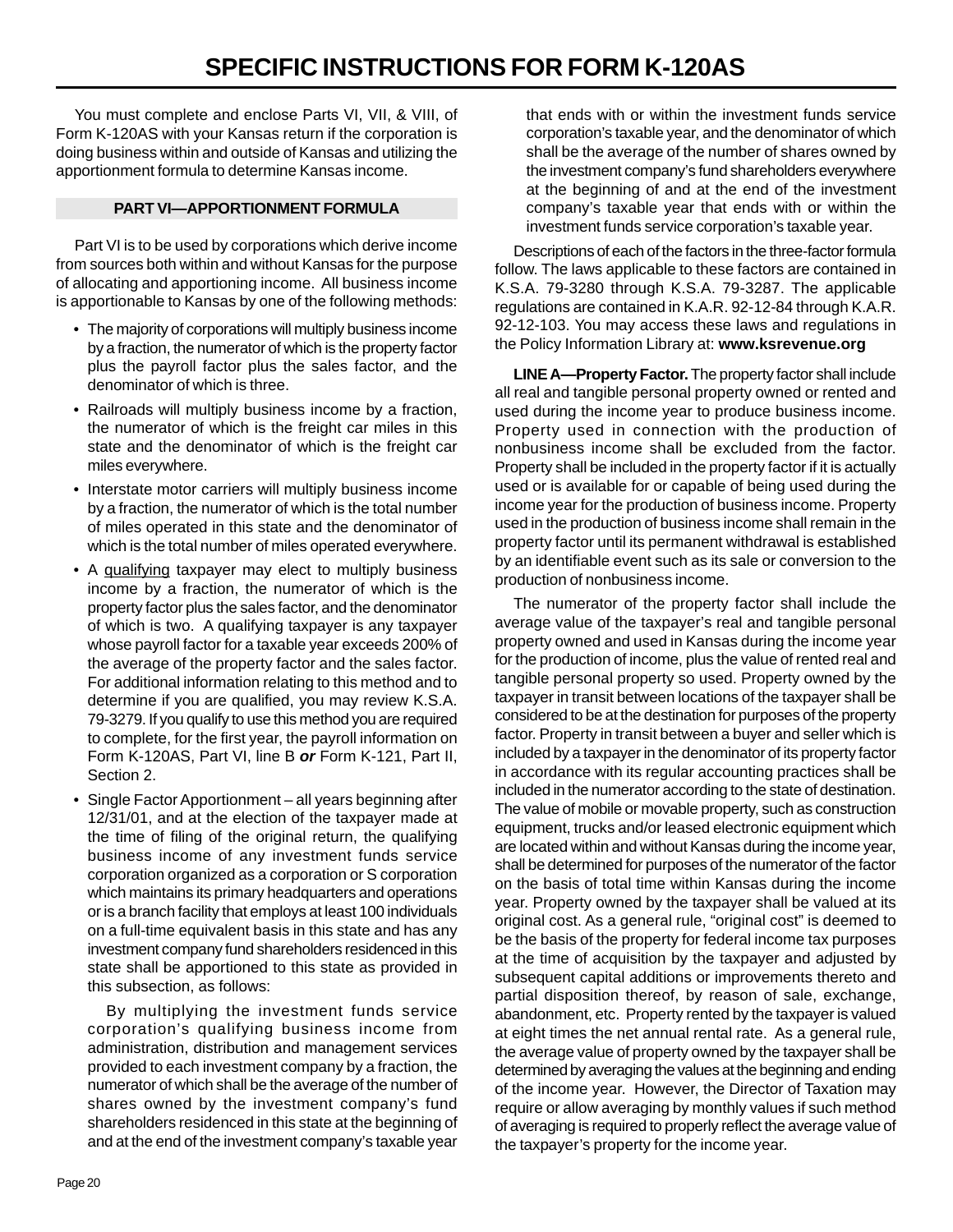**LINE B—Payroll Factor.** The payroll factor shall include the total amount paid by the taxpayer for compensation during the tax period. The total amount "paid" to the employees is determined upon the basis of the taxpayer's accounting method. If the taxpayer has adopted the accrual method of accounting, all compensation properly accrued shall be deemed to have been paid. Notwithstanding the taxpayer's method of accounting, at the election of the taxpayer, compensation paid to employees may be included in the payroll factor by use of the cash method if the taxpayer is required to report such compensation under such method for unemployment compensation purposes. The term "compensation" means wages, salaries, commissions and any other form of remuneration paid to employees for personal services. Payments made to an independent contractor or any other person not properly classifiable as an employee are excluded. Only amounts paid directly to employees are included in the payroll factor. The compensation of any employee on account of activities which are connected with the production of nonbusiness income shall be excluded from the factor. The denominator of the payroll factor is the total compensation paid everywhere during the income year.

The numerator of the payroll factor is the total amount paid in Kansas during the income year by the taxpayer for compensation. Compensation is paid in Kansas if any one of the following tests, applied consecutively, are met: (a) The employee's service is performed entirely within Kansas; (b) The employee's service is performed both inside and outside of Kansas, but the service performed without this State is "incidental" to the employee's service in Kansas (the word "incidental" means any service which is temporary or transitory in nature, or which is rendered in connection with an isolated transaction); (c) If the employee's services are performed both inside and outside of Kansas, the employee's compensation will be attributed to Kansas if: (1) the employee's base of operations is in Kansas; or (2) there is no base of operations in any state in which some part of the service is performed, but the place from which the service is directed or controlled is in Kansas; or (3) the base of operations or the place from which the service is directed or controlled is not in any state in which some part of the service is performed, but the employee's residence is in Kansas. The term "base of operation" is the place from where employees begin work and to which they customarily return in order to receive instructions from the taxpayer or communications from his customers or other persons, or to replenish stock or other materials, repair equipment, or perform any other functions necessary to the exercise of their trade or profession at some other point or points.

**LINE C—Sales Factor.** For purposes of the sales factor of the apportionment formula, the term "sales" means all gross receipts derived by the taxpayer from transactions and activity in the regular course of such trade or business. The following are rules for determining "sales" in various situations:

 In the case of a taxpayer engaged in manufacturing and selling or purchasing and reselling goods or products, "sales" includes all gross receipts from the sales of such goods or products (or other property of a kind which would properly be included in the inventory of the taxpayer if on

hand at the close of the income year) held by the taxpayer primarily for sale to customers in the ordinary course of its trade or business. "Gross receipts" for this purpose means gross sales, less returns and allowances, and includes all interest income, service charges, carrying charges, or time-price differential charges incidental to such sales. Federal and state excise taxes (including sales taxes) shall be included as part of such receipts if such taxes are passed on to the buyer or included as part of the selling price of the product.

- In the case of cost plus fixed fee contracts, such as the operation of a government-owned plant for a fee, "sale" includes the entire reimbursed cost, plus the fee.
- In the case of a taxpayer engaged in providing services, such as the operation of an advertising agency, or the performance of equipment service contracts, or research and development contracts, "sales" includes the gross receipts from the performance of such services, including fees, commissions, and similar items.
- In the case of a taxpayer engaged in renting real or tangible property, "sales" includes the gross receipts from the rental, lease, or licensing the use of the property.
- In the case of a taxpayer engaged in the disposition of non-inventory assets and property used or purchased in the regular course of business, "sales" includes the capital gain or ordinary gain realized from such disposition. The term "sales" does not include the return of capital or recovery of basis with respect to non-inventory capital assets.
- For all taxable years beginning after December 31, 2007, in the case of sales of intangible business assets, only the net gains from the sale shall be included in the sales factor.

The numerator of the sales factor shall include gross receipts attributable to Kansas and derived by the taxpayer from transactions and activity in the regular course of its trade or business. All interest income, service charges, carrying charges, or time-priced differential charges incidental to such gross receipts shall be included regardless of the place where the accounting records are maintained or the location of the contract or other evidence of indebtedness.

#### **Sale of Tangible Personal Property in this State**

- Gross receipts from sales of tangible personal property (except sales to the United States Government) are in this state if:
	- the property is delivered or shipped to a purchaser within this state regardless of the f.o.b. point or other conditions of sale;
	- the property is shipped from an office, store, warehouse, factory, or other place of storage in this state and the taxpayer is not taxable in the state of the purchaser.
- **Property shall be deemed to be delivered or shipped to** a purchaser within this state if the recipient is located in this state, even though the property is ordered from outside this state.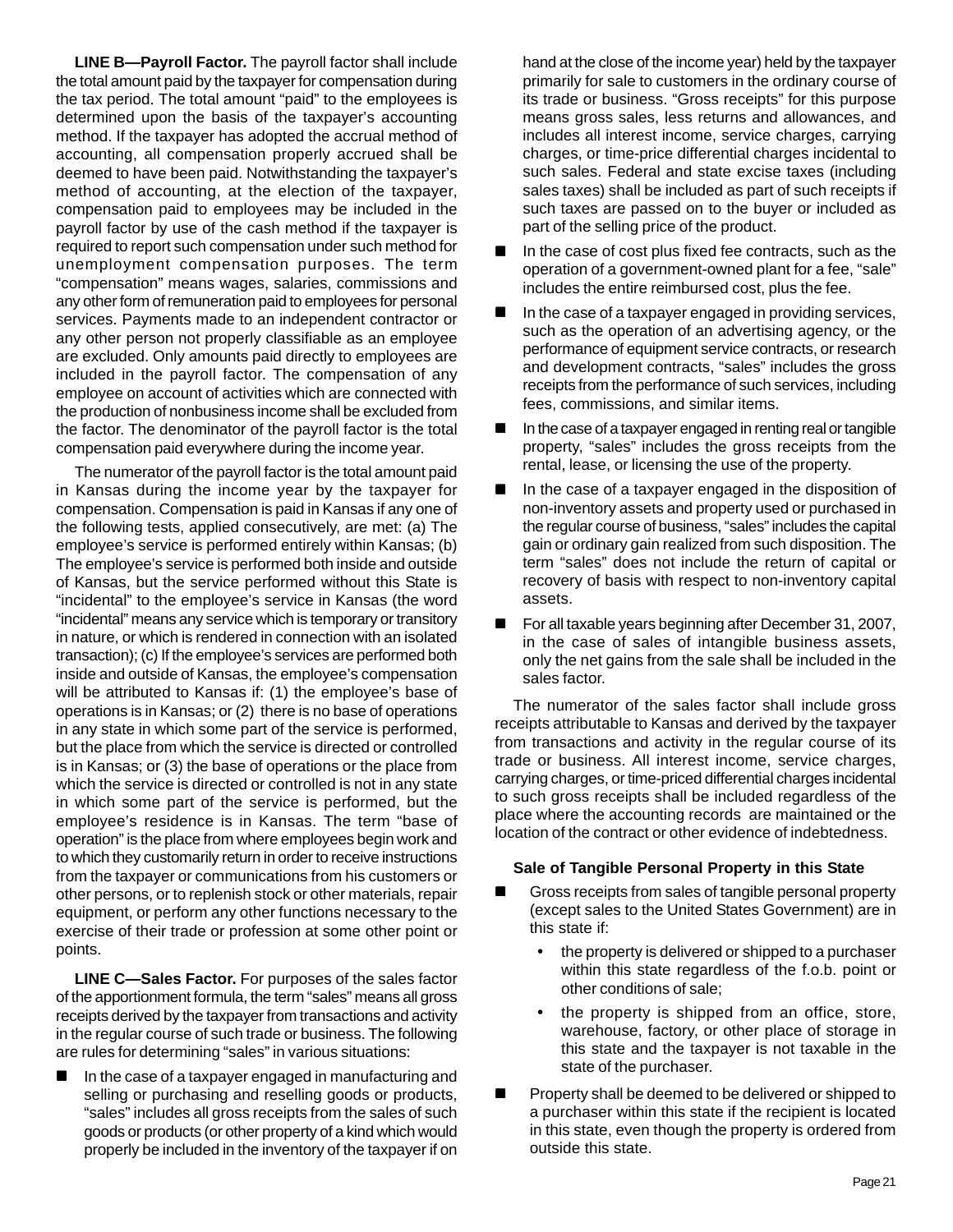- Property is delivered or shipped to a purchaser within this state if the shipment terminates in this state, even though the property is subsequently transferred by the purchaser to another state.
- The term "purchaser within this state" shall include the ultimate recipient of the property if the taxpayer in this state, at the designation of the purchaser, delivers to or has the property shipped to the ultimate recipient within this state.
- When property being shipped by a seller from the state of origin to a consignee in another state is diverted while enroute to a purchaser in this state, the sales are in this state.
- If a taxpayer whose salesman operates from an office located in this state makes a sale to a purchaser in another state in which the taxpayer is not taxable and the property is shipped directly by a third party to the purchaser, the following rules apply:
	- if the taxpayer is taxable in the state from which the third party ships the property, then the sale is in such state;
	- if the taxpayer is not taxable in the state from which the property is shipped, then the sale is in this state.

**Sales to the United States Government:** Gross receipts from the sales of tangible personal property to the United States Government are to be included in Kansas if the property is shipped from an office, store, warehouse, factory, or other place of storage in this state. Only sales for which the United States Government makes direct payment to the seller pursuant to the terms of its contract constitute sales to the United States Government. Thus, as a general rule, sales by a subcontractor to the prime contractor, the party to the contract with the United States Government, does not constitute sales to the United States Government.

**Sales Other Than Sales of Tangible Personal Property:** K.S.A. 79-3287 provides for the inclusion in the numerator of the sales factor of gross receipts from transactions other than sales of tangible personal property (including transactions with the United States Government). Under this section gross receipts are attributed to Kansas if the income-producing activity which gave rise to the receipts is performed within Kansas or if property producing the receipts is located within Kansas.

Gross receipts are attributed to Kansas if, with respect to a single item of income, the income-producing activity is performed within and without Kansas but the greater proportion of the income-producing activity is performed in Kansas, based on costs of performance. In cases where services are performed partly within and partly without Kansas, the services performed in each state will usually constitute a separate income-producing activity; in such case, the gross receipts for the performance of services attributable to Kansas shall be measured by the ratio which the time spent in performing such services in this state bears to the total time spent in performing such services everywhere. Time spent in performing services includes the amount of time expended in the performance of a contract or other obligation which gives rise to such gross receipts. Personal service not directly connected with the performance of the contract or other obligation, such as time expended in negotiating the contract, is excluded from the computation.

**LINE D(1)—TOTAL PERCENT.** If you are utilizing the three-factor formula to apportion income to Kansas, add lines A, B and C.

**LINE D(2)—TOTAL PERCENT.** If you are qualified and are utilizing the elective two-factor formula to apportion income to Kansas, add lines A and C.

**LINE E—AVERAGE PERCENT.** Divide line D(1) or D(2), whichever is applicable, by the number of factors used in the formula. For instance, if you are using the three-factor formula and the corporation does not have payroll anywhere, divide by 2.

#### **Consistency in Reporting**

In completing Form K-120, K-120AS and K-121, if, with respect to prior tax years and to filing other states' tax returns, the taxpayer departs from or modifies the manner in which income has been classified as business income from nonbusiness income, in valuing property or of excluding or including property in the property factor, in the treatment of compensation paid in the payroll factor, or in excluding or including gross receipts in the sales factor, the taxpayer shall disclose by separate enclosed schedule the nature and extent of the variance or modification. Only inconsistencies in the denominators of the property, payroll, and sales factors which materially affect the amount of business income apportioned to Kansas need to be disclosed. Inconsistencies in the determination of nonbusiness income and in the denominators of the factors due to a difference in state laws or regulations must be identified by that state's statute or regulation section number and shown on the separate schedule. The amount of each inconsistency by state is to be shown.

When a taxpayer makes sales of tangible personal property which are shipped from Kansas and assigned to a state in which the taxpayer does not file a return or report, the taxpayer shall identify the state to which the property is shipped, report the total amount of sales assigned to such state, and furnish the facts upon which the taxpayer relies as establishing jurisdiction to tax by such state.

#### **PART VII—ADDITIONAL INFORMATION**

All corporations must answer all questions.

#### **PART VIII—AFFILIATED CORPORATION INFORMATION**

All corporations must complete this section and indicate which of the affiliated corporations have property or payroll or sales in either the "total company" factors or the "within Kansas" factors of the apportionment formula on Part VI of the return.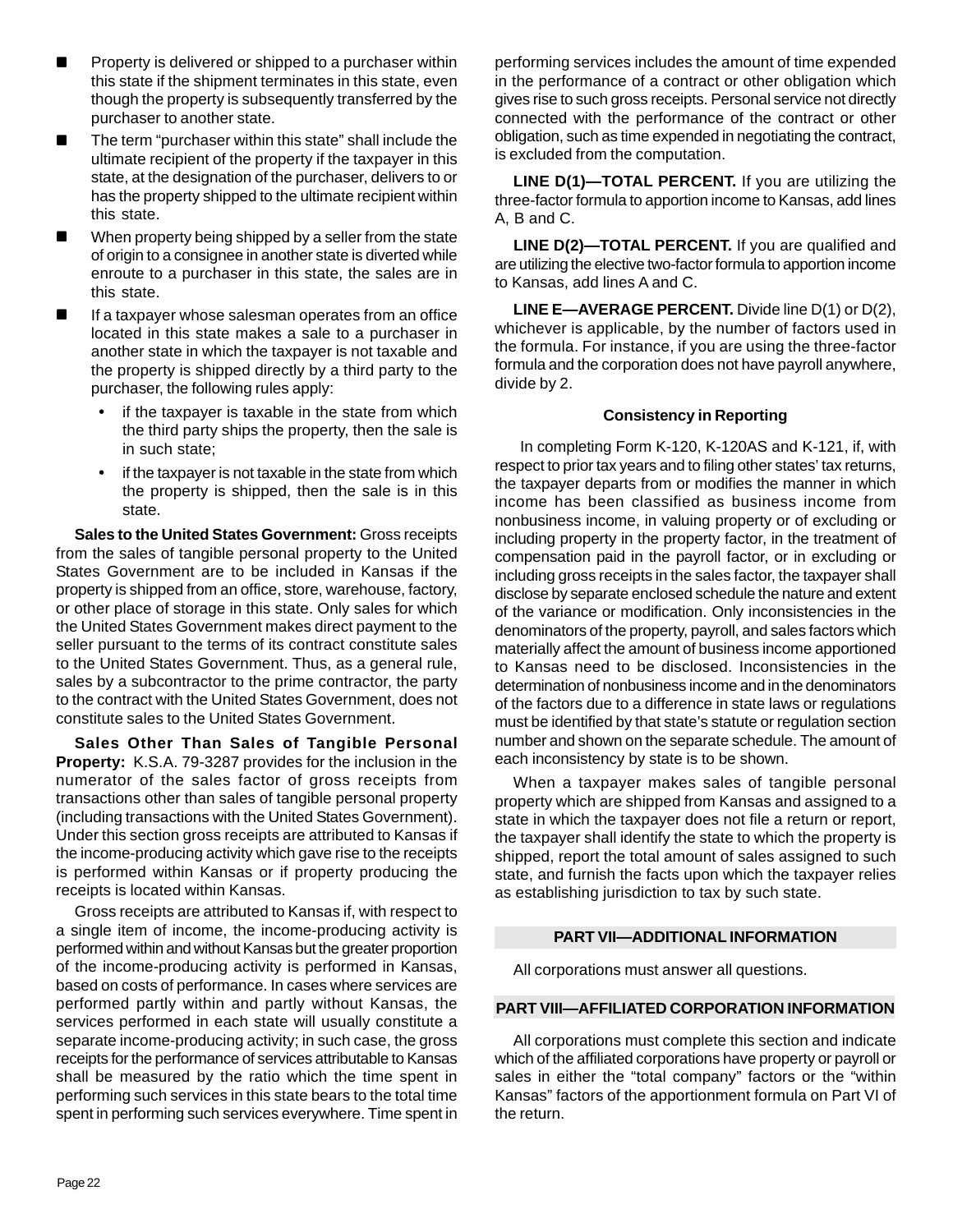

### **K-121 KANSAS COMBINED INCOME METHOD OF REPORTING**

For the taxable year beginning \_\_\_\_\_\_\_\_\_\_\_\_\_\_\_\_\_\_\_\_\_\_\_ 20\_\_\_\_\_\_\_, ending \_\_\_\_\_\_\_\_\_\_\_\_\_\_\_\_\_\_\_\_\_\_\_\_, 20\_\_\_\_\_\_

Name As Shown on Form K-120 **Employer Identification Number (EIN)** Employer Identification Number (EIN)

#### **PART I KANSAS COMBINED NET INCOME**

| Enter separate corporate names and federal<br>identification numbers    | Corporation A | Corporation B | Eliminations<br>(Explain Below) | Combined Income |
|-------------------------------------------------------------------------|---------------|---------------|---------------------------------|-----------------|
|                                                                         |               |               |                                 |                 |
|                                                                         |               |               |                                 |                 |
|                                                                         |               |               |                                 |                 |
|                                                                         |               |               |                                 |                 |
|                                                                         |               |               |                                 |                 |
| 3. Taxes on or measured by income or fees or payments in lieu of        |               |               |                                 |                 |
|                                                                         |               |               |                                 |                 |
|                                                                         |               |               |                                 |                 |
| 5. Other additions to federal taxable income (Enclose schedule)         |               |               |                                 |                 |
|                                                                         |               |               |                                 |                 |
|                                                                         |               |               |                                 |                 |
| 8. IRC Section 78 and 80% of foreign dividends (Enclose schedule)       |               |               |                                 |                 |
| 9. Other subtractions from federal taxable income (Enclose schedule)    |               |               |                                 |                 |
|                                                                         |               |               |                                 |                 |
| 11. Net income before apportionment (Subtract line 10 from line 6).     |               |               |                                 |                 |
| 12. Nonbusiness income-Total company (Enclose schedule)                 |               |               |                                 |                 |
| 13. Apportionable business income (Subtract line 12 from line 11)       |               |               |                                 |                 |
|                                                                         |               |               |                                 |                 |
| 15. Amount to Kansas (Line 14, Corp. A & B multiplied by line 13        |               |               |                                 |                 |
|                                                                         |               |               |                                 |                 |
| 16. Nonbusiness income-Kansas (Enclose schedule)                        |               |               |                                 |                 |
|                                                                         |               |               |                                 |                 |
| 18. Kansas net operating loss deduction (Enclose schedule)              |               |               |                                 |                 |
| 19. Combined report income (Subtract line 18 from line 17, enter on     |               |               |                                 |                 |
|                                                                         |               |               |                                 |                 |
|                                                                         |               |               |                                 |                 |
| 21. Surtax (3.1% of amount on line 19 in excess of \$50,000)            |               |               |                                 |                 |
| 22. Total tax (Add lines 20 & 21, enter on line 23, page 2, Form K-120) |               |               |                                 |                 |

**EXPLANATION OF ELIMINATIONS:**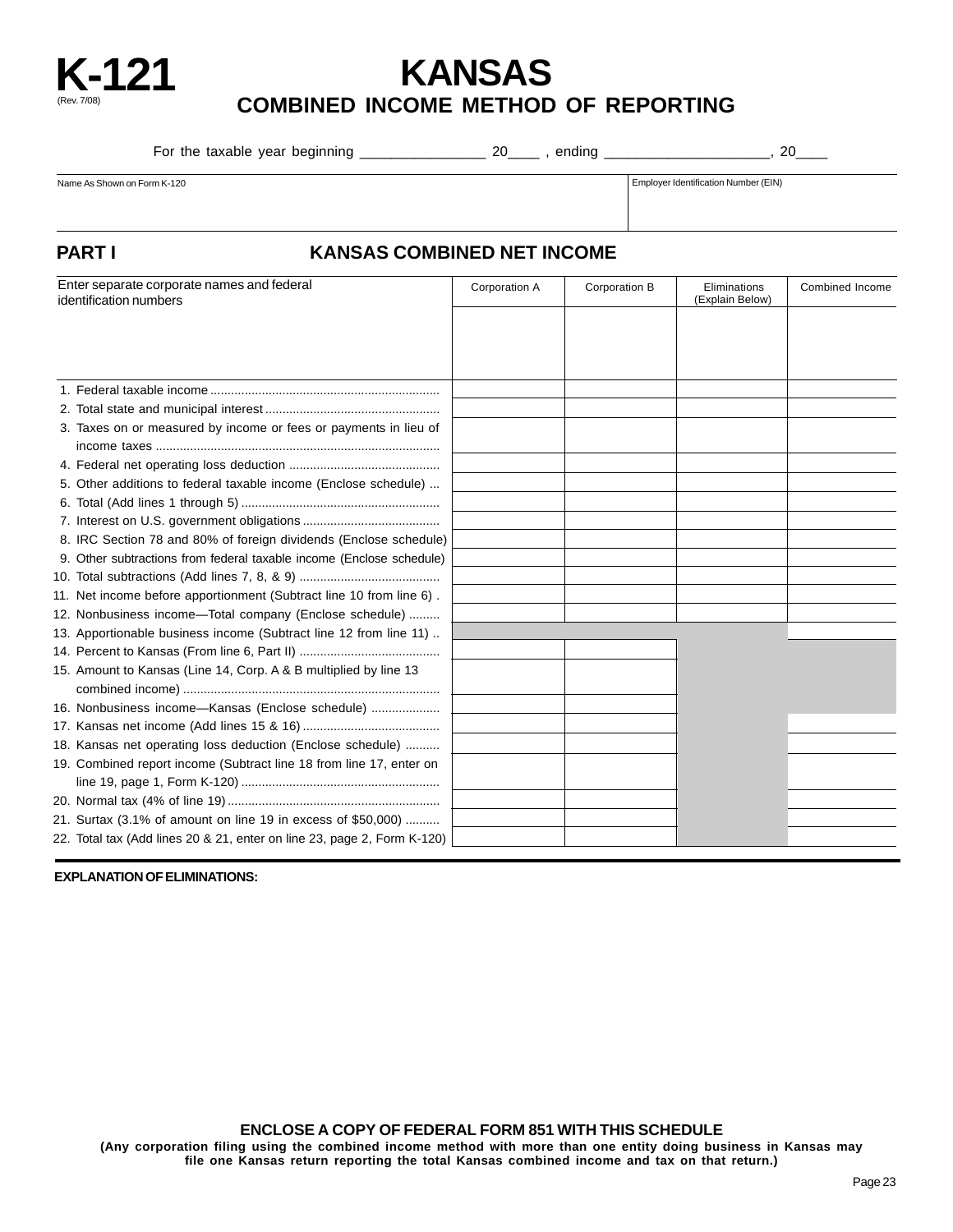(Form K-121)

### **PART II APPORTIONMENT FORMULA**

| $(1 \text{ } 01111 \text{ } 15^{-1} 21)$                       |               |             |                                                         |                      |              |             |          |
|----------------------------------------------------------------|---------------|-------------|---------------------------------------------------------|----------------------|--------------|-------------|----------|
|                                                                | Corporation A |             |                                                         | Corporation B        |              | Total       | Percent  |
|                                                                | Within Kansas |             |                                                         | <b>Within Kansas</b> |              | Company     | Within   |
| 1a. Value of owned real and tangible personal                  | Beg. of Year  | End of Year | Beg. of Year                                            | End of Year          | Beg. of Year | End of Year | Kansas   |
| property used in the business at original cost.                |               |             |                                                         |                      |              |             |          |
|                                                                |               |             |                                                         |                      |              |             |          |
|                                                                |               |             |                                                         |                      |              |             |          |
|                                                                |               |             |                                                         |                      |              |             |          |
| Other Tangible Assets (Enclose schedule)                       |               |             |                                                         |                      |              |             |          |
|                                                                |               |             |                                                         |                      |              |             |          |
| Total Property to be Averaged                                  |               |             |                                                         |                      |              |             |          |
| Average Owned Property (Beg. + End $\div$ 2)                   |               |             |                                                         |                      |              |             |          |
| 1b. Net annual rental property. Multiplied by 8                |               |             |                                                         |                      |              |             |          |
|                                                                |               |             |                                                         |                      |              |             |          |
| Percentage: Corporation A (Divide Corp. A by Total Co.)        |               |             |                                                         |                      |              |             | 1A       |
|                                                                |               |             |                                                         |                      |              |             |          |
| Percentage: Corporation B (Divide Crop. B by Total Co.)        |               |             |                                                         |                      |              |             | 1B       |
| 2. Wages, salaries, commissions and other compensation of      |               |             |                                                         |                      |              |             |          |
| employees related to business income included in return.       |               |             |                                                         |                      |              |             |          |
|                                                                |               |             |                                                         |                      |              |             |          |
|                                                                |               |             |                                                         |                      |              |             |          |
| Percentage: Corporation A (Divide Corp. A by Total Co.)        |               |             |                                                         |                      |              |             | 2A       |
| Percentage: Corporation B (Divide Corp. B by Total Co.)        |               |             |                                                         |                      |              |             | 2B       |
|                                                                |               |             |                                                         |                      |              |             |          |
| 3. Sales (Gross receipts, less returns and allowances)         |               |             |                                                         |                      |              |             |          |
| a. Sales delivered or shipped to purchasers in Kansas:         |               |             |                                                         |                      |              |             |          |
|                                                                |               |             |                                                         |                      |              |             |          |
| b. Sales shipped from Kansas to:                               |               |             |                                                         |                      |              |             |          |
|                                                                |               |             |                                                         |                      |              |             |          |
| (2) Purchasers in a state where the taxpayer would not be      |               |             |                                                         |                      |              |             |          |
|                                                                |               |             |                                                         |                      |              |             |          |
|                                                                |               |             |                                                         |                      |              |             |          |
|                                                                |               |             |                                                         |                      |              |             |          |
|                                                                |               |             |                                                         |                      |              |             |          |
|                                                                |               |             |                                                         |                      |              |             |          |
|                                                                |               |             |                                                         |                      |              |             |          |
|                                                                |               |             |                                                         |                      |              |             |          |
|                                                                |               |             |                                                         |                      |              |             |          |
|                                                                |               |             |                                                         |                      |              |             |          |
| Percentage: Corporation A (Divide Corp. A by Total Co.)        |               |             |                                                         |                      |              |             |          |
| Percentage: Corporation B (Divide Corp. B by Total Co.)        |               |             |                                                         |                      |              |             | 3A<br>3B |
| 4. Total Percent: Corporation A (Add lines 1A, 2A, & 3A)       |               |             |                                                         |                      |              |             | 4A       |
| Corporation B (Add lines 1B, 2B, & 3B)                         |               |             | If utilizing three factor formula                       |                      |              |             | 4B       |
| 5. Total Percent: Corporation A (Add lines 1A & 3A)            |               |             |                                                         |                      |              |             | 5A       |
| Corporation B (Add lines 1B & 3B)                              |               |             | If qualified and utilizing two factor formula           |                      |              |             | 5B       |
| 6. Average Percent: Corporation A (To Line 14, Part I, Page 1) |               |             |                                                         |                      |              |             | 6A       |
| Corporation B (To Line 14, Part I, Page 1)                     |               |             | Average percent of line 4 or 5, whichever is applicable |                      |              |             | 6B       |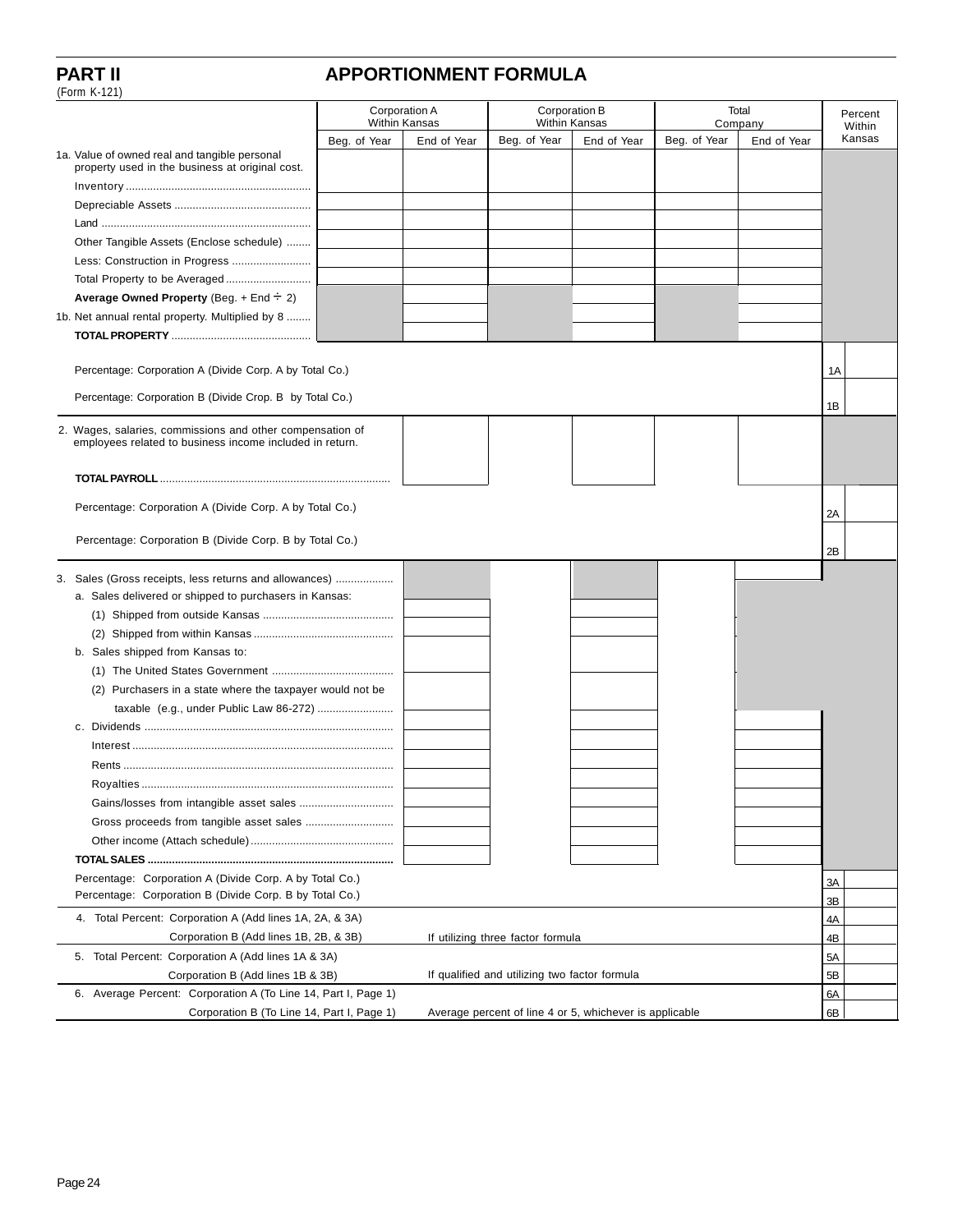# **INSERT FRONT OF SCHEDULE K-64 BUSINESS MACHINERY & EQUIPMENT CREDIT**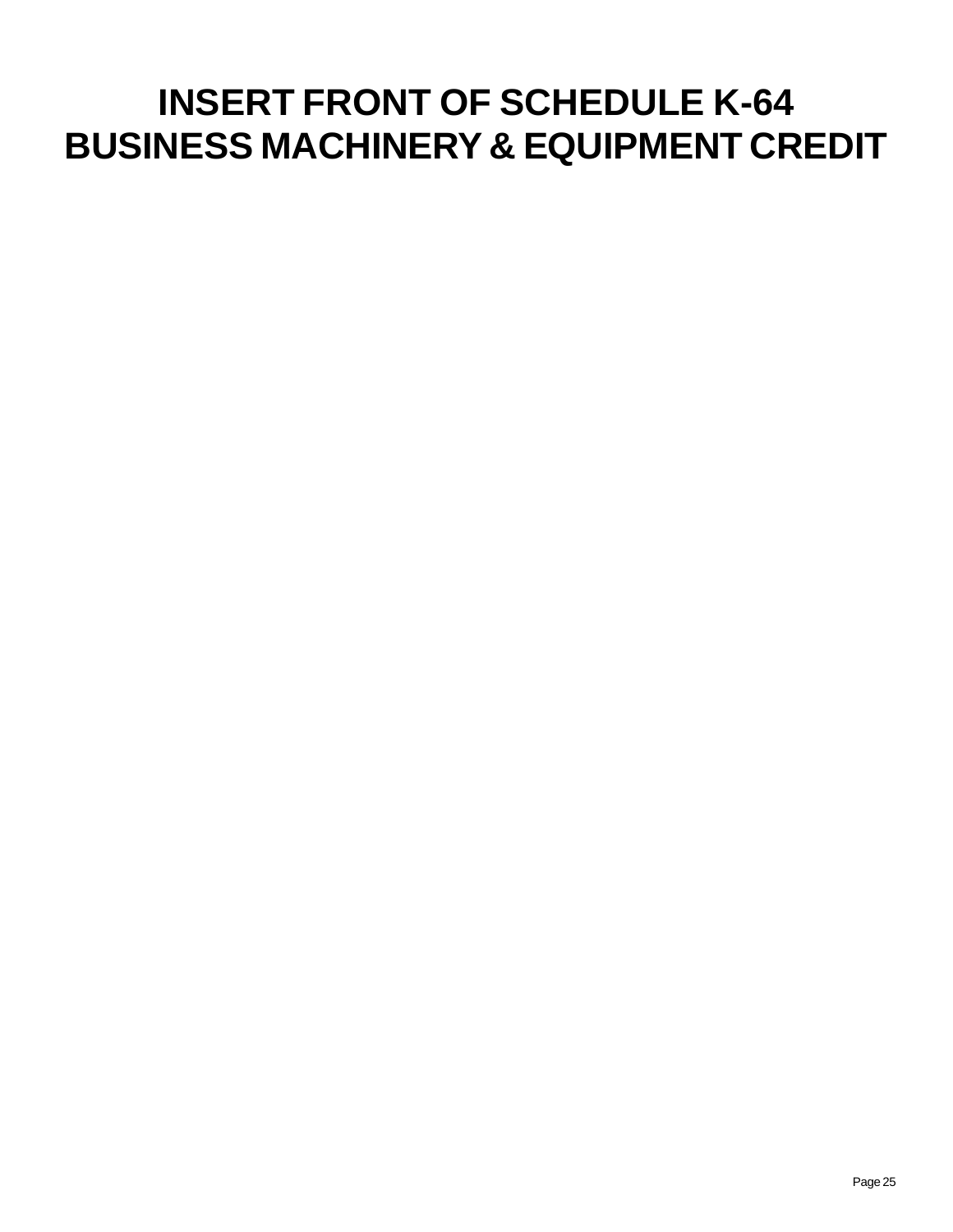# **INSERT INSTRUCTIONS FOR SCHEDULE K-64**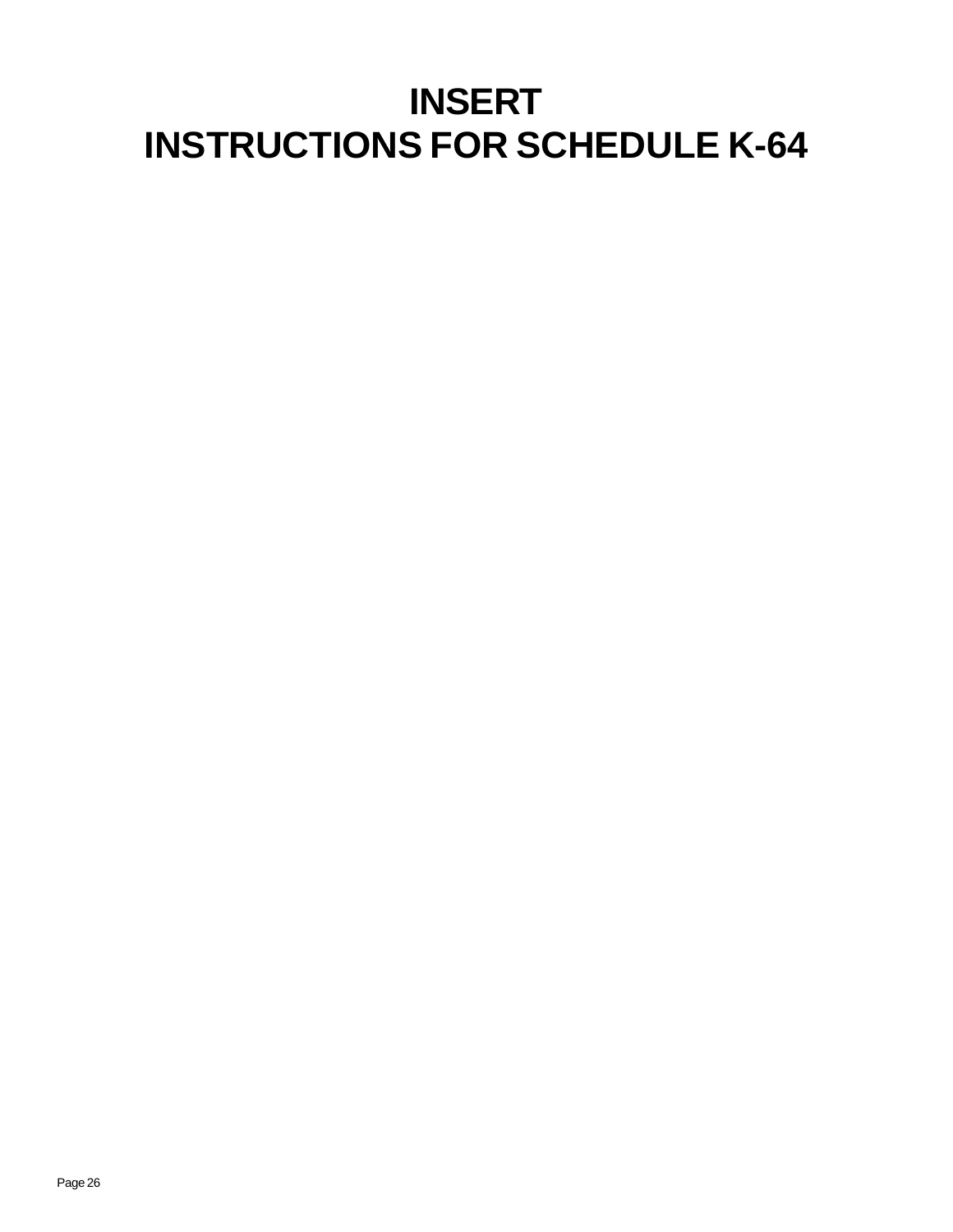# **INSERT 2008 FORM 200**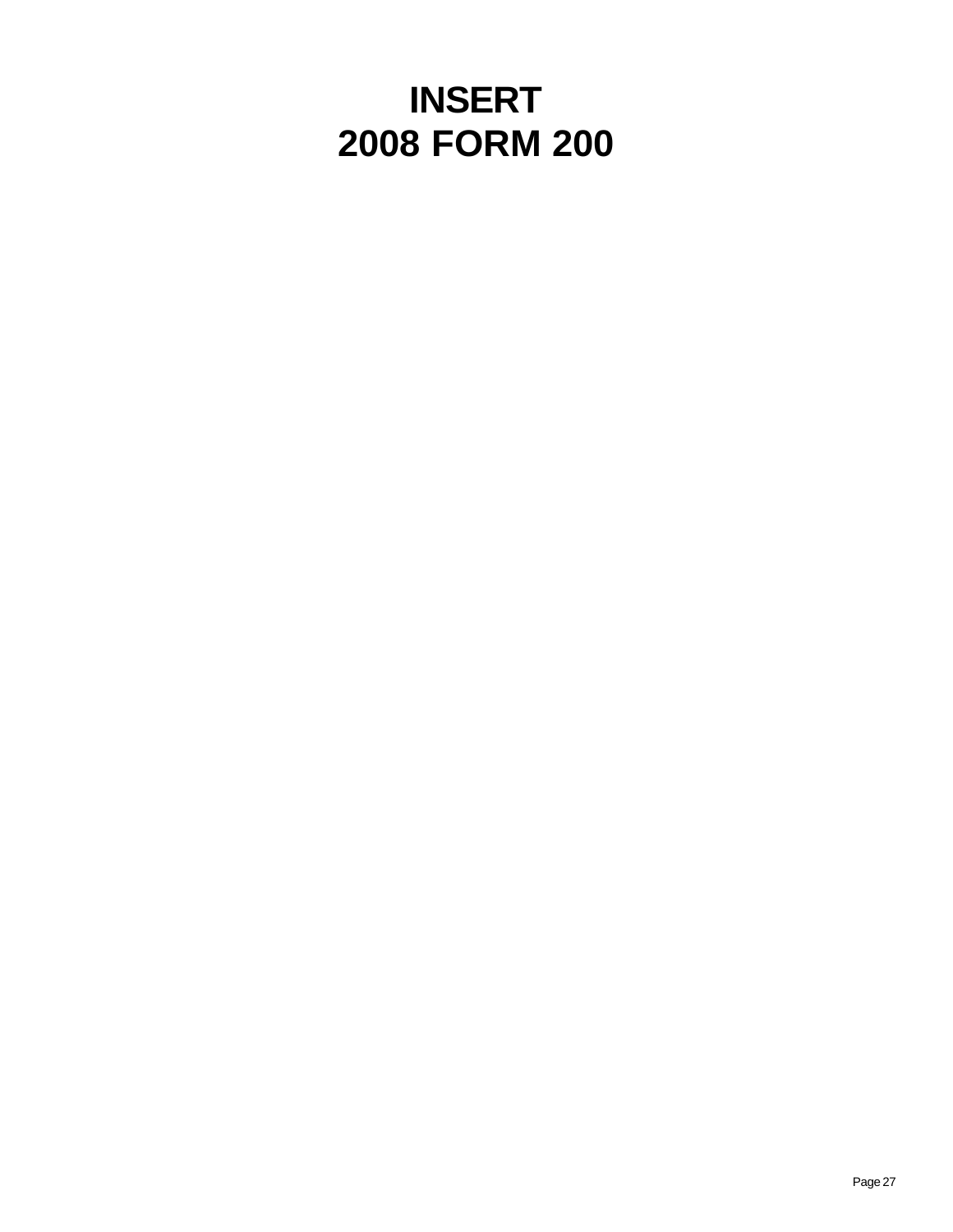# **INSERT BACK OF FORM 200**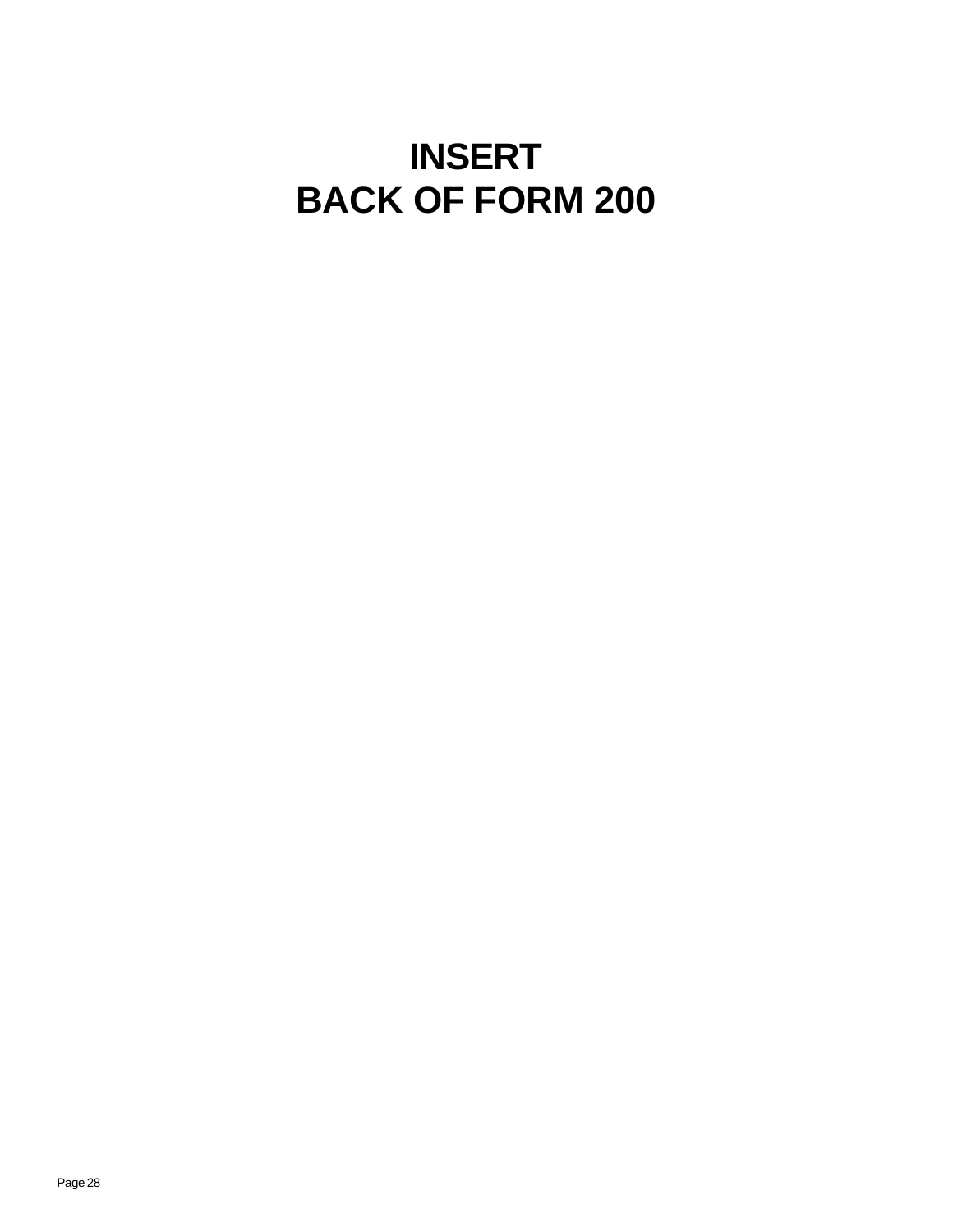### **2009 INTANGIBLES TAX RATES**

The following list shows the 2009 Intangibles Tax Rates as provided by the county clerks. The list shows the rate of tax imposed by the counties as well as any city/township rate. If your city/township is not listed, you may still be required to file a return to determine the county portion of the intangibles tax. The Intangibles Tax Return (Form 200) must be filed with the Kansas Department of Revenue on or before April 15, 2009. The county clerk will compute your intangibles tax liability and the county treasurer will bill you at a later date.

**IMPORTANT NOTE:** This list contains only those rates of which the Department of Revenue has been notified as of July 15, 2008. If you believe the tax rate for your area is different, please contact your county clerk.

#### **The following counties (and cities and townships therein) have imposed no intangibles tax:**

ELK COUNTY **KINGMAN COUNTY** SCOTT COUNTY

ALLEN COUNTY ELLIS COUNTY KIOWA COUNTY SEDGWICK COUNTY

ANDERSON COUNTY FINNEY COUNTY LEAVENWORTH COUNTY SEWARD COUNTY BARTON COUNTY FRANKLIN COUNTY LINN COUNTY SHAWNEE COUNTY BOURBON COUNTY GEARY COUNTY LYON COUNTY SHERIDAN COUNTY BUTLER COUNTY GRANT COUNTY MIAMI COUNTY SHERMAN COUNTY CHAUTAUQUA COUNTY GREENWOOD COUNTY MONTGOMERY COUNTY STANTON COUNTY CHEROKEE COUNTY HAMILTON COUNTY MORRIS COUNTY STEVENS COUNTY COFFEY COUNTY HASKELL COUNTY MORTON COUNTY TREGO COUNTY COMANCHE COUNTY HODGEMAN COUNTY OTTAWA COUNTY WICHITA COUNTY CRAWFORD COUNTY JACKSON COUNTY POTTAWATOMIE COUNTY WILSON COUNTY DOUGLAS COUNTY JEFFERSON COUNTY ROOKS COUNTY WOODSON COUNTY EDWARDS COUNTY JOHNSON COUNTY SALINE COUNTY WYANDOTTE COUNTY

#### **ATCHISON COUNTY**

| Atchison County Intangibles—0% |      |
|--------------------------------|------|
| Cities                         | Rate |
|                                |      |
|                                |      |
| Townships                      | Rate |
| Grasshopper Twp  2.25          |      |
|                                |      |
|                                |      |
|                                |      |

#### **BARBER COUNTY**

|  |  | Barber County Intangibles-0% |  |
|--|--|------------------------------|--|
|--|--|------------------------------|--|

| Townships            | Rate |
|----------------------|------|
|                      |      |
|                      |      |
|                      |      |
| Nippawalla Twp  2.25 |      |
|                      |      |

#### **BROWN COUNTY**

Brown County Intangibles—0%

| $B10.01$ count, intermediately |      |
|--------------------------------|------|
| Townships                      | Rate |
|                                |      |
|                                |      |
|                                |      |
|                                |      |
|                                |      |
|                                |      |
|                                |      |
|                                |      |

#### **CHASE COUNTY**

| Chase County Intangibles—.75% |      |
|-------------------------------|------|
| Townships                     | Rate |
|                               |      |

#### **CHEYENNE COUNTY**

| Cheyenne County Intangibles—.75% |      |
|----------------------------------|------|
| <b>Cities</b>                    | Rate |
|                                  |      |
| Townships                        | Rate |
| Benkelman Twp  2.25              |      |
|                                  |      |

#### **CLARK COUNTY**

| Clark County Intangibles—.75% |      |
|-------------------------------|------|
| <i>Cities</i>                 | Rate |
|                               |      |
|                               |      |
|                               |      |
| <b>Townships</b>              | Rate |
|                               |      |
|                               |      |

#### **CLAY COUNTY**

| Clay County Intangibles—.75% |      |
|------------------------------|------|
| Cities                       | Rate |
|                              |      |
|                              |      |
|                              |      |

#### **CLOUD COUNTY**

| Cloud County Intangibles—.75% |      |
|-------------------------------|------|
| Cities                        | Rate |
|                               |      |
|                               |      |
|                               |      |
| Townships                     | Rate |
|                               |      |
|                               |      |
|                               |      |
|                               |      |
|                               |      |
|                               |      |

#### **COWLEY COUNTY**

Cowley County Intangibles—.75% *Cities Rate* 

| C <i>utes</i>        | naie |
|----------------------|------|
|                      |      |
| Townships            | Rate |
|                      |      |
|                      |      |
| Fairview Twp  2.25   |      |
|                      |      |
|                      |      |
|                      |      |
|                      |      |
| Rock Creek Twp  2.25 |      |
|                      |      |

| Silverdale Twp  2.25 |  |
|----------------------|--|
|                      |  |
|                      |  |

#### **DECATUR COUNTY**

Decatur County Intangibles—0%

| <i>Cities</i> | Rate |
|---------------|------|
|               |      |
|               |      |
| Townships     | Rate |
|               |      |
|               |      |
|               |      |
|               |      |
|               |      |
|               |      |
|               |      |
|               |      |
|               |      |
|               |      |
|               |      |
|               |      |
|               |      |

#### **DICKINSON COUNTY**

|  | Dickinson County Intangibles—.75% |
|--|-----------------------------------|
|  |                                   |

| <b>Townships</b>     | Rate |  |
|----------------------|------|--|
|                      |      |  |
|                      |      |  |
|                      |      |  |
| Jefferson Twp 2.25   |      |  |
|                      |      |  |
|                      |      |  |
|                      |      |  |
| Willowdale Twp  2.25 |      |  |
|                      |      |  |

#### **DONIPHAN COUNTY**

| Doniphan County Intangibles-75% |      |
|---------------------------------|------|
| Cities                          | Rate |
|                                 |      |
|                                 |      |
|                                 |      |
|                                 |      |
|                                 |      |
|                                 |      |
|                                 |      |

#### Iowa Twp ...................................... 2.25 **ELLSWORTH COUNTY**

*Townships Rate*  Burr Oak Twp .............................. 2.25

Ellsworth County Intangibles—.75%

| Elisworth County Intangibles—.15% |      |
|-----------------------------------|------|
| Townships                         | Rate |
|                                   |      |
|                                   |      |
|                                   |      |
|                                   |      |
|                                   |      |
|                                   |      |
|                                   |      |
|                                   |      |

#### **FORD COUNTY**

#### Ford County Intangibles—0%

|  | Rate |
|--|------|
|  |      |
|  |      |
|  |      |
|  |      |
|  |      |
|  |      |
|  |      |
|  |      |
|  |      |

#### **GOVE COUNTY**

Gove County Intangibles—.75%

| Cities               | Rate |
|----------------------|------|
|                      |      |
|                      |      |
|                      |      |
|                      |      |
|                      |      |
| Townships            | Rate |
|                      |      |
|                      |      |
| Grainfield Twp  2.25 |      |
| Grinnell Twp  2.25   |      |

#### **GRAHAM COUNTY**

| Graham County Intangibles—.75% |      |
|--------------------------------|------|
| Townships                      | Rate |
|                                |      |
|                                |      |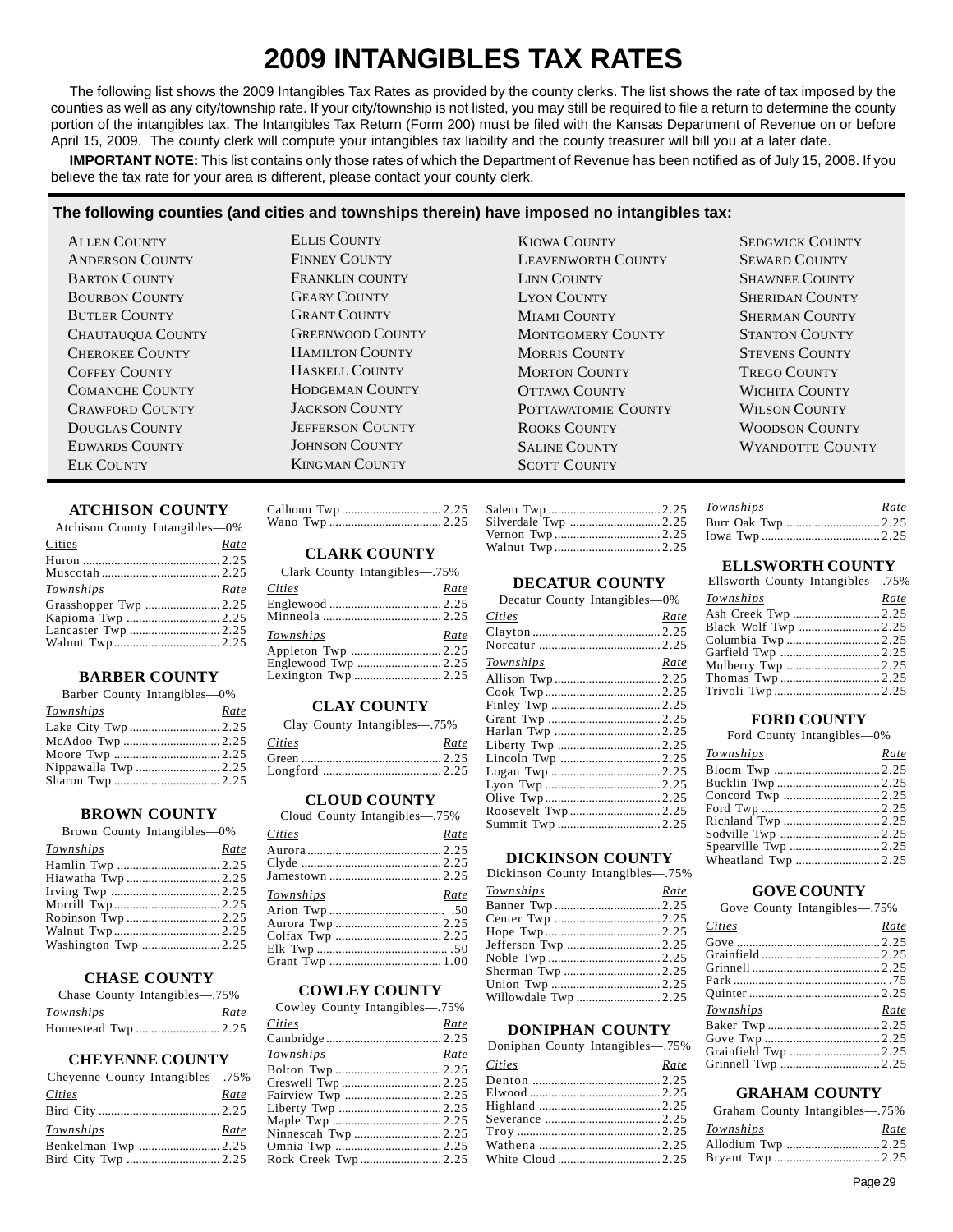#### **GRAY COUNTY**

#### Gray County Intangibles—0%

| Cities             | Rate |
|--------------------|------|
|                    |      |
|                    |      |
|                    |      |
| Townships          | Rate |
|                    |      |
|                    |      |
|                    |      |
| Montezuma Twp 2.25 |      |

#### **GREELEY COUNTY**

|        | Greeley County Intangibles—0% |
|--------|-------------------------------|
| Cities | Rate                          |
|        |                               |

#### **HARPER COUNTY**

| <i>Cities</i> | Rate |
|---------------|------|
|               |      |
|               |      |
| Townships     | Rate |
|               |      |
|               |      |
|               |      |

#### **HARVEY COUNTY**

|  | Harvey County Intangibles-0% |
|--|------------------------------|
|  |                              |

| <b>Cities</b>     | Rate |
|-------------------|------|
|                   |      |
| Townships         | Rate |
|                   |      |
|                   |      |
|                   |      |
|                   |      |
|                   |      |
| Sedgwick Twp 2.25 |      |
|                   |      |

#### **JEWELL COUNTY**

| Jewell County Intangibles-75% |      |
|-------------------------------|------|
| Cities                        | Rate |
|                               |      |
|                               |      |
|                               |      |
|                               |      |
| Townships                     | Rate |
|                               |      |
|                               |      |
|                               |      |
|                               |      |
|                               |      |
|                               |      |
|                               |      |
|                               |      |
|                               |      |
|                               |      |
|                               |      |
| Vicksburg Twp  2.25           |      |
|                               |      |
| Whitemound Twp  2.25          |      |

#### **KEARNY COUNTY**

|        | Kearny County Intangibles—0% |      |
|--------|------------------------------|------|
| Cities |                              | Rate |
|        |                              |      |
|        |                              |      |

| Cities | Rate |  |
|--------|------|--|
|        |      |  |

**LABETTE COUNTY** 

#### **LANE COUNTY**

|   |  | Lane County Intangibles—.75% |  |
|---|--|------------------------------|--|
| - |  |                              |  |

#### **LINCOLN COUNTY**

| Lincoln County Intangibles—.75% |      |
|---------------------------------|------|
| Cities                          | Rate |
|                                 |      |
| Townships                       | Rate |
|                                 |      |
|                                 |      |
|                                 |      |
|                                 |      |

#### **LOGAN COUNTY**

| Logan County Intangibles—.75% |      |
|-------------------------------|------|
| Cities                        | Rate |
|                               |      |
|                               |      |
| Townships                     | Rate |
|                               |      |
|                               |      |
|                               |      |
|                               |      |
| Russell Springs Twp  2.25     |      |
|                               |      |

#### **MARION COUNTY**

Marion County Intangibles—.75%

| <i>Cities</i>         | Rate |
|-----------------------|------|
|                       |      |
|                       |      |
| Townships             | Rate |
| Fairplay Twp 1.125    |      |
|                       |      |
| Peabody Twp  2.25     |      |
| West Branch Twp  2.25 |      |

#### **MARSHALL COUNTY**

Marshall County Intangibles—.75%

| Cities                     | Rate |
|----------------------------|------|
|                            |      |
|                            |      |
|                            |      |
|                            |      |
| Summerfield  2.25          |      |
|                            |      |
|                            |      |
| <b>Townships</b>           | Rate |
|                            |      |
|                            |      |
| Blue Rapids City Twp  1.25 |      |
|                            |      |
| Clear Fork Twp  2.25       |      |
|                            |      |
| Cottage Hill Twp 2.25      |      |
|                            |      |
|                            |      |
|                            |      |
| Herkimer Twp  2.25         |      |
|                            |      |
| Marysville Twp 2.25        |      |
|                            |      |
|                            |      |
|                            |      |
|                            |      |
|                            |      |
|                            |      |
|                            |      |
|                            |      |

#### **McPHERSON COUNTY**

McPherson County Intangibles— .75%

| <u>Townships</u>            | Rate |
|-----------------------------|------|
|                             |      |
|                             |      |
|                             |      |
|                             |      |
| Gypsum Creek Twp 2.25       |      |
|                             |      |
|                             |      |
|                             |      |
| Little Valley Twp 2.25      |      |
|                             |      |
|                             |      |
| McPherson Twp 2.25          |      |
|                             |      |
|                             |      |
|                             |      |
| Smoky Hill Twp 2.25         |      |
| South Sharps Creek Twp 2.25 |      |
| Spring Valley Twp 2.25      |      |
|                             |      |
| Turkey Creek Twp2.25        |      |
|                             |      |

#### **MEADE COUNTY**

| Meade County Intangibles—.75% |      |
|-------------------------------|------|
| Townships                     | Rate |
|                               |      |
|                               |      |
|                               |      |
|                               |      |

#### **MITCHELL COUNTY**

| Mitchell County Intangibles—.75% |      |
|----------------------------------|------|
| Cities                           | Rate |
|                                  |      |
|                                  |      |
|                                  |      |
|                                  |      |
| <b>Townships</b>                 | Rate |
| Asherville Twp 2.25              |      |
|                                  |      |
| Bloomfield Twp 2.25              |      |
|                                  |      |
| Carr Creek Twp  2.25             |      |
|                                  |      |
|                                  |      |
|                                  |      |
|                                  |      |
|                                  |      |
|                                  |      |
|                                  |      |
| Pittsburg Twp2.25                |      |
| Plum Creek Twp  2.25             |      |
| Round Springs Twp  2.25          |      |
| Salt Creek Twp 2.25              |      |
| Solomon Rapids Twp  2.25         |      |
| Turkey Creek Twp2.25             |      |
|                                  |      |

#### **NEMAHA COUNTY**

| Nemaha County Intangibles-0% |      |
|------------------------------|------|
| Cities                       | Rate |
|                              |      |
| Townships                    | Rate |
|                              |      |
|                              |      |
|                              |      |
|                              |      |
|                              |      |
|                              |      |
| Harrison Twp  2.25           |      |
| Mitchell Twp 2.25            |      |
|                              |      |
| Red Vermillion Twp 2.25      |      |
|                              |      |
|                              |      |

| Washington Twp 2.25 |  |
|---------------------|--|

#### **NEOSHO COUNTY**

| Neosho County Intangibles—0% |      |
|------------------------------|------|
| Townships                    | Rate |
|                              |      |
|                              |      |
|                              |      |

#### Walnut Grove Twp ...................... 2.25 **NESS COUNTY**

Ness County Intangibles—.75%

| Cities           | Rate |
|------------------|------|
|                  |      |
|                  |      |
|                  |      |
|                  |      |
|                  |      |
| <i>Townships</i> | Rate |
|                  |      |
|                  |      |
|                  |      |
|                  |      |
|                  |      |
|                  |      |
|                  |      |
|                  |      |
|                  |      |
|                  |      |

#### **NORTON COUNTY**

| Norton County Intangibles—.75% |      |
|--------------------------------|------|
| <i>Cities</i>                  | Rate |
|                                |      |
| Townships                      | Rate |
|                                |      |
|                                |      |

#### **OSAGE COUNTY**

Osage County Intangibles—0%

| Townships | Rate |
|-----------|------|
|           |      |
|           |      |
|           |      |

#### **OSBORNE COUNTY**

| Osborne County Intangibles-75% |      |
|--------------------------------|------|
| Cities                         | Rate |
|                                |      |
|                                |      |
|                                |      |
|                                |      |
| Townships                      | Rate |
| Bethany Twp 2.25               |      |
|                                |      |
|                                |      |
|                                |      |
|                                |      |
|                                |      |
|                                |      |
|                                |      |
| Independence Twp 2.25          |      |
|                                |      |
| Kill Creek Twp  2.25           |      |
|                                |      |
|                                |      |
|                                |      |
|                                |      |
|                                |      |
|                                |      |
|                                |      |
|                                |      |
|                                |      |
|                                |      |
|                                |      |
| Winfield Twp 2.25              |      |

#### **PAWNEE COUNTY**

| Pawnee County Intangibles—0% |      |
|------------------------------|------|
| Townships                    | Rate |
|                              |      |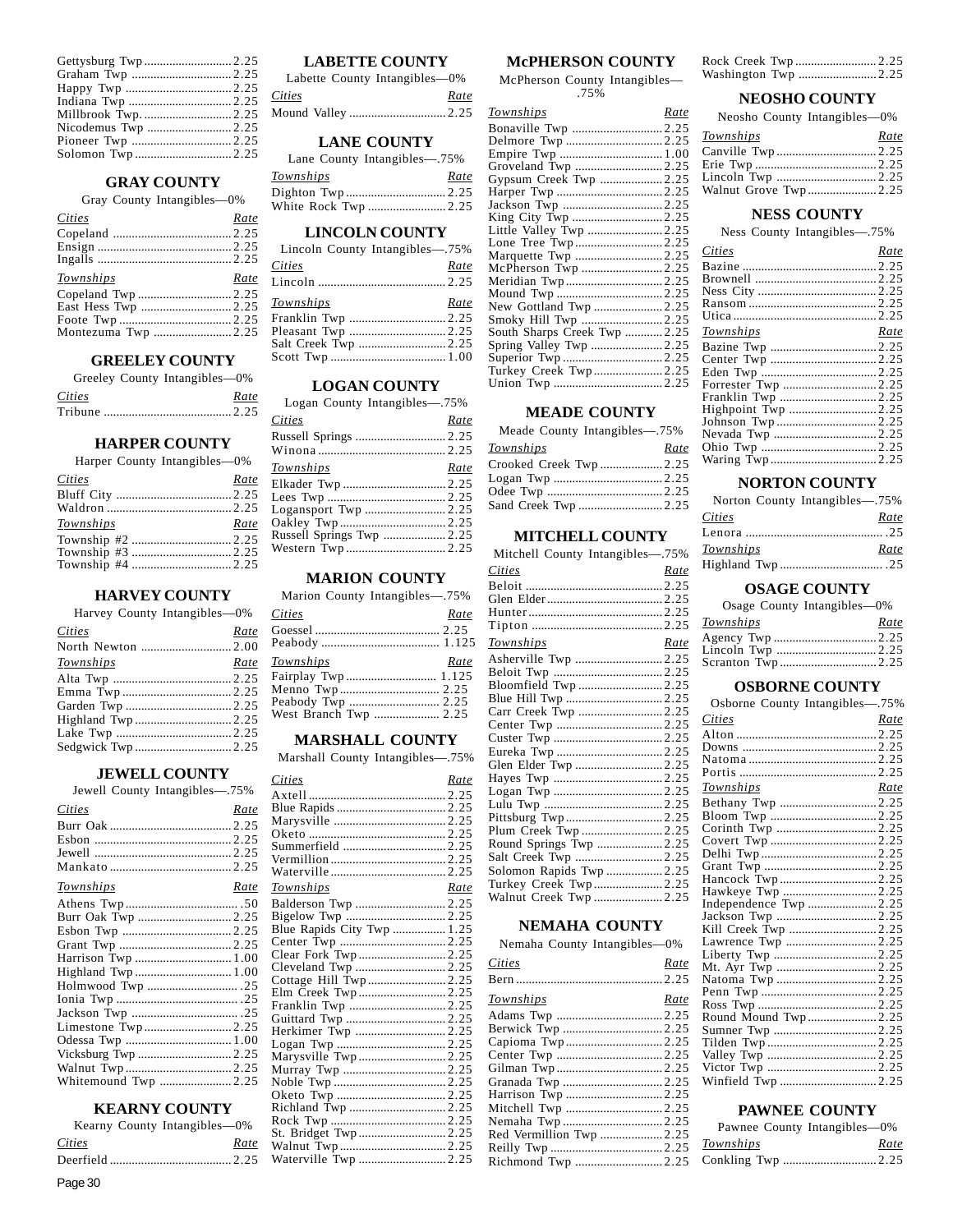#### **PHILLIPS COUNTY**

| Phillips County Intangibles—.75% |      |
|----------------------------------|------|
| Cities                           | Rate |
|                                  |      |
|                                  |      |
|                                  |      |
|                                  |      |
|                                  |      |
|                                  |      |
|                                  |      |
| Townships                        | Rate |
|                                  |      |
| Arcade Twp  2.25                 |      |
| Crystal Twp 2.25                 |      |
|                                  |      |
|                                  |      |

| Medford Twp  2.25 |
|-------------------|
|                   |
|                   |
|                   |
|                   |
|                   |
|                   |
|                   |
|                   |

#### **REPUBLIC COUNTY**

Republic County Intangibles—.75%

| Cities    |      |
|-----------|------|
|           | Rate |
|           |      |
|           |      |
|           |      |
|           |      |
|           |      |
| Townships | Rate |
|           |      |
|           |      |

**RICE COUNTY**  Rice County Intangibles—0% *Townships Rate*  Bell Twp ....................................... 2.25 Center Twp .................................. 2.25 Eureka Twp .................................. 2.25 Lincoln Twp ................................ 2.25 Mitchell Twp ............................... 2.25 Rockville Twp ............................. 2.25 Sterling Twp ................................. 2.25 Union Twp ................................... 2.25 Valley Twp ................................... 2.25 **RILEY COUNTY**  Riley County Intangibles—.75% *Cities Rate*  Leonardville ................................. 2.25 Riley .............................................. 2.25 *Townships Rate*  Ashland Twp ................................ 2.25 Bala Twp ...................................... 2.25 Center Twp .................................. 2.25 Fancy Creek Twp ........................ 2.25 Madison Twp ............................... 1.00 May Day Twp .............................. 2.25

#### **PRATT COUNTY**

Pratt County Intangibles—0%

| Townships              | Rate |
|------------------------|------|
|                        |      |
|                        |      |
|                        |      |
|                        |      |
|                        |      |
| McPherson Twp  2.00    |      |
| Ninnescah Twp  2.25    |      |
|                        |      |
|                        |      |
| Saratoga Twp  2.00     |      |
| South Valley Twp  2.00 |      |

#### **RAWLINS COUNTY**

|  |  | Rawlins County Intangibles—.75% |  |
|--|--|---------------------------------|--|
|--|--|---------------------------------|--|

| <b>Cities</b>      | Rate |
|--------------------|------|
|                    |      |
|                    |      |
|                    |      |
| <u>Townships</u>   | Rate |
|                    |      |
|                    |      |
| Driftwood Twp 2.25 |      |
|                    |      |
|                    |      |
| Rocewood Twp 1.00  |      |
|                    |      |
|                    |      |

#### **RENO COUNTY**

Reno County Intangibles—.75%

| Cities    | Rate |
|-----------|------|
|           |      |
|           |      |
|           |      |
|           |      |
|           |      |
| Townships | Rate |
|           |      |

#### Ogden Twp ................................... 2.25 Swede Creek Twp ........................ 2.25 Wildcat Twp ................................ 2.25

#### **RUSH COUNTY**

Rush County Intangibles—0%

| Cities                          | Rate |
|---------------------------------|------|
|                                 |      |
|                                 |      |
|                                 |      |
| Townships                       | Rate |
| Alexander-Belle Prairie Twp2.25 |      |
|                                 |      |

| La Crosse-Brookdale Twp 2.25 |  |
|------------------------------|--|

#### **RUSSELL COUNTY**

Russell County Intangibles—0%

| Cities              | Rate |
|---------------------|------|
|                     |      |
|                     |      |
|                     |      |
| Townships           | Rate |
|                     |      |
| Fairfield Twp  2.25 |      |
| Fairview Twp  2.25  |      |
|                     |      |
|                     |      |
|                     |      |
|                     |      |
|                     |      |

#### **SMITH COUNTY**

Smith County Intangibles—.75%

| <b>Cities</b>           | Rate |
|-------------------------|------|
|                         |      |
|                         |      |
|                         |      |
|                         |      |
|                         |      |
|                         |      |
| Townships               | Rate |
|                         |      |
|                         |      |
|                         |      |
|                         |      |
|                         |      |
|                         |      |
| Crystal Plains Twp 2.25 |      |
|                         |      |
|                         |      |
|                         |      |
|                         |      |
|                         |      |
|                         |      |
|                         |      |
|                         |      |
|                         |      |
|                         |      |
|                         |      |
|                         |      |
|                         |      |
|                         |      |
|                         |      |
| White Rock Twp  1.00    |      |

#### **STAFFORD COUNTY**

Stafford County Intangibles—0%

| Cities                | Rate |
|-----------------------|------|
|                       |      |
|                       |      |
| Townships             | Rate |
|                       |      |
| East Cooper Twp  2.25 |      |
|                       |      |
|                       |      |
|                       |      |
|                       |      |
|                       |      |
|                       |      |

#### **SUMNER COUNTY**

Sumner County Intangibles—0%

| <u>Townships</u>       | Rate |
|------------------------|------|
|                        |      |
| Belle Plaine Twp  2.25 |      |
|                        |      |
|                        |      |
| Chikaskia Twp  2.25    |      |
|                        |      |
|                        |      |
|                        |      |
|                        |      |
| Harmon Twp  2.25       |      |
| Jackson Twp  2.25      |      |
|                        |      |
|                        |      |
|                        |      |
|                        |      |
| South Haven Twp  2.25  |      |
|                        |      |

#### **THOMAS COUNTY**

Thomas County Intangibles—0%

| Cities | Rate |
|--------|------|
|        |      |

#### **WABAUNSEE COUNTY**

Wabaunsee County Intangibles—0%

| Townships | Rate |
|-----------|------|
|           |      |
|           |      |

#### **WALLACE COUNTY**

| Wallace County Intangibles—.75% |      |
|---------------------------------|------|
| Townships                       | Rate |
|                                 |      |

#### **WASHINGTON COUNTY**

Washington County Intangibles—.75%

| Cities                | Rate |
|-----------------------|------|
|                       |      |
|                       |      |
|                       |      |
|                       |      |
|                       |      |
| <b>Townships</b>      | Rate |
|                       |      |
| Charleston Twp 2.25   |      |
|                       |      |
| Farmington Twp2.25    |      |
|                       |      |
|                       |      |
|                       |      |
|                       |      |
| Highland Twp  2.25    |      |
| Independence Twp 2.25 |      |
|                       |      |
|                       |      |
|                       |      |
| Little Blue Twp  2.25 |      |
|                       |      |
|                       |      |
|                       |      |
|                       |      |
|                       |      |
|                       |      |